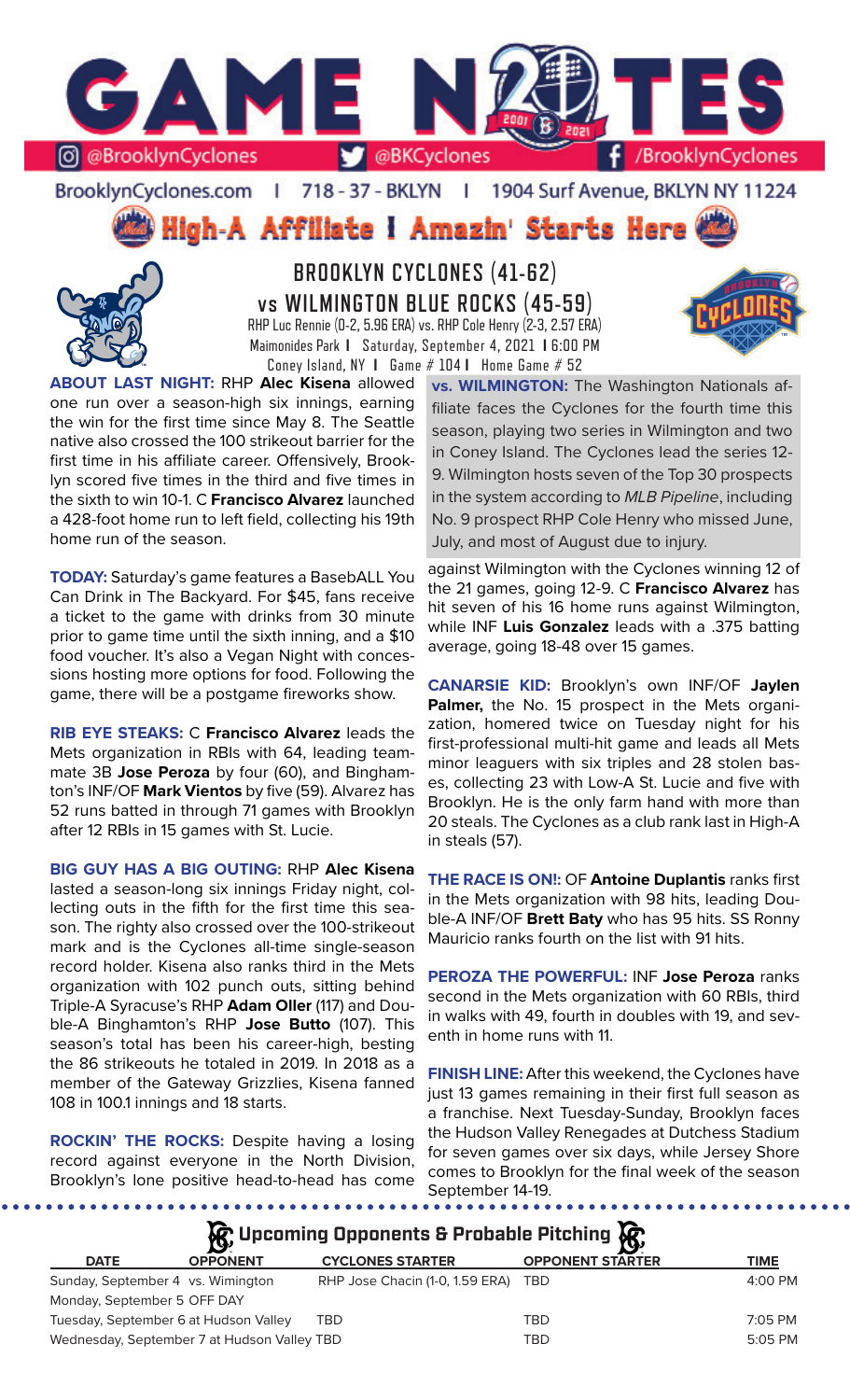| <b>SEPTEMBER 4 VS WILMINGTON</b> | <b>STARTING PITCHER</b>                                         |             | <b>PAGE 2</b> |
|----------------------------------|-----------------------------------------------------------------|-------------|---------------|
|                                  | LUC RENNIE                                                      |             | <b>RHP</b>    |
|                                  | Height: 6-2                                                     | Weight: 215 |               |
|                                  | Date of Birth: April 26, 1994                                   | Age: 27     |               |
|                                  | Hometown: San Diego, CA                                         |             |               |
|                                  | How Obtained: Signed as a minor league free agent, May 14, 2021 |             |               |
|                                  | Drafted: 16th round pick, 2012 (Baltimore Orioles)              |             |               |
|                                  | High School: Torrey Pines HS (CA)                               |             |               |

**LAST TIME OUT:** Rennie faced his former team, the Aberdeen IronBirds, and went six innings for the first time with the Cyclones in 2021. The righty struck out seven for the  $\frac{1}{8}$ second time with Brooklyn.

**HOME RUN HAPPY:** Rennie has allowed 18 home runs in 17 7. starts this season split between High-A Brooklyn and Double-A Binghamton. Rennie has surrendered a home run in 12 of his 17 starts, including a season and career-high four June  $\frac{1}{10}$ 27 at Reading.

**OPENING:** Rennie made his first Brooklyn start against  $\vec{\theta}$ Wilmington on Sunday, July 25 in Coney Island, allowing two runs over four innings.

**BACK WITH THE METS:** New York re-signed Rennie to a minor league contract on May 14 after having signed him to a minor league deal from 2018-2019. He chose free agency in November of 2020.

**ORIGIN STORY:** Rennie was drafted by Baltimore in the 16th round of the 2012 MLB Draft out of Torrey Pines High School in San Diego, CA. Rennie spent 2012-2015 in the Orioles system, pitching with Aberdeen in the New York-Penn League for parts of 2013, 2014, and 2015.

**OUT, THEN BACK IN:** After being released by Baltimore in 2015, Rennie pitched for Evansville in the Frontier League in 2016, 2017, and 2018 making 41 appearances (29 starts). In 2018, Rennie was signed to the Mets organization, joining Low-A Columbia and making 10 appearances. He stayed on in 2019, pitching for Advanced-A St. Lucie and Double-A Binghamton.

**NYPL HISTORY:** Luc Rennie pitched for the Aberdeen Iron-Birds 11 times over three years, but never pitched against the Cyclones.

| 2021 GAME-BY-GAME                |                  |            |                |                |                                   |                |                |                |          |            |  |
|----------------------------------|------------------|------------|----------------|----------------|-----------------------------------|----------------|----------------|----------------|----------|------------|--|
| High-A Brooklyn Cyclones         |                  |            |                |                |                                   |                |                |                |          |            |  |
| <b>DATE</b>                      | <b>OPP</b>       | <b>DEC</b> | IP             | н              | R                                 | ER             | BB             | ĸ              | HR       | <b>AVG</b> |  |
| 8/27                             | <b>ABD</b>       |            | 6.0            | 5              | 4                                 | 4              | 3              | $\overline{7}$ | $\Omega$ | .255       |  |
| 8/21                             | @HV              | L          | O <sub>1</sub> | $\overline{2}$ | 5                                 | 5              | 4              | 0              | 1        | .263       |  |
| 8/14                             | @ WIL            | L          | 5.2            | 3              | 1                                 | 1              | $\Omega$       | 4              | $\Omega$ | .247       |  |
| 8/8                              | HV               |            | 5.0            | 6              | 3                                 | 3              | $\overline{2}$ | 7              | 1        | .288       |  |
| 8/1                              | @ JS             |            | 4.2            | 4              | 2                                 | 2              | $\overline{2}$ | 6              | 1        | .281       |  |
| 7/25                             | <b>WIL</b>       |            | 4.0            | 5              | 2                                 | 2              | 3              | 5              | 1        | .313       |  |
| Double-A Binghamton RumblePonies |                  |            |                |                |                                   |                |                |                |          |            |  |
| <b>DATE</b>                      | <b>OPP</b>       | <b>DEC</b> | IP             | н              | R                                 | ER             | BB             | ĸ              | HR       | <b>AVG</b> |  |
| 7/20                             | ERI              | L          | 2.2            | 8              | $\overline{7}$                    | $\overline{7}$ | 0              | 5              | 2        | .343       |  |
| 7/13                             | @ALT             | L          | 4.2            | 5              | 6                                 | 6              | 2              | 8              | 1        | .328       |  |
| 7/4                              | @ RIC            | L          | 3.2            | 7              | 7                                 | $\overline{7}$ | 2              | 7              | 1        | .335       |  |
| 6/27                             | @ REA            |            | 41             | 6              | 7                                 | 7              | 2              | 2              | 4        | .331       |  |
| 6/20                             | <b>POR</b>       | W          | 6.0            | 6              | 1                                 | 1              | 1              | $\overline{2}$ | 0        | .333       |  |
| 6/13                             | <b>BOW</b>       | L          | 5.0            | 9              | 7                                 | 6              | $\overline{2}$ | 2              | 3        | .349       |  |
| 6/8                              | <b>BOW</b>       | L          | 5.0            | 4              | 5                                 | 5              | 1              | 4              | 1        | .341       |  |
| 6/2                              | @NH              |            | 31             | 9              | 5                                 | 5              | 2              | 2              | 1        | .379       |  |
| 5/26                             | @ AKR            | L          | 2.0            | 5              | 2                                 | 2              | 1              | 3              | 0        | .340       |  |
| 5/21                             | $@$ ERI          |            | 5.2            | 5              | 1                                 | 1              | $\overline{2}$ | 8              | 0        | .297       |  |
| 5/15                             | ALT              |            | 4.0            | 6              | 4                                 | 4              | 1              | 2              | 1        | .375       |  |
|                                  | V <sup>o</sup> / |            |                |                | $D$ $D$ <sup><math>O</math></sup> |                |                |                | HD/O     |            |  |

| K%.                                     | BB%     | HR/9       |  |  |  |  |  |  |
|-----------------------------------------|---------|------------|--|--|--|--|--|--|
| 24.8%                                   | $7.1\%$ | 1.40       |  |  |  |  |  |  |
| <b>BABIP</b>                            | GB%     | <b>FIP</b> |  |  |  |  |  |  |
| .313                                    | 50%     | 5.52       |  |  |  |  |  |  |
| <b>RENNIE'S SEASON AND CAREER HIGHS</b> |         |            |  |  |  |  |  |  |
| 2021 Season                             |         | Career     |  |  |  |  |  |  |

| ----------              |                              |                                |
|-------------------------|------------------------------|--------------------------------|
| 8 (2x, 5/21 at Erie)    | <b>Strikeouts</b>            | 14 (7/22/18 vs. Augusta)       |
| None                    | <b>Double Digit K Games</b>  | 1 (7/22/18 vs. Augusta)        |
| 9 (2x, 6/13 vs. Bowie)  | <b>High Hits, Game</b>       | 12 (4/8/14 @ Hagerstown)       |
| 4 (6/27 at Reading)     | High HR, Game                | 4 (6/27/21 at Reading)         |
| 7 (3x, 7/20 vs. Erie)   | <b>High Runs, Game</b>       | 10 (6/26/19 vs. Erie)          |
| 3 (7/25 vs. Wilmington) | <b>High Walks, Game</b>      | 4 (6/15/19 vs. Altoona)        |
| 6.0 (6/20 vs. Portland) | <b>Innings Pitched, Game</b> | 8.0 (8/14/19 @ Ft. Myers)      |
| None                    | <b>Complete Games</b>        | 4 (8/14/19 - 8 innings at FTM) |
| None                    | <b>Shutouts</b>              | None                           |

|                 |                                            | <b>CATCHER ERA</b> |            |     |                                                |
|-----------------|--------------------------------------------|--------------------|------------|-----|------------------------------------------------|
| <b>NAME</b>     | G                                          | ER                 | <b>INN</b> |     | ERA                                            |
| Alvarez         | 41                                         | 193                | 316.2      |     | 5.49                                           |
| Campos          | 4                                          | 11                 | 27         |     | 3.67                                           |
| Gaddis          | 7                                          | 17                 | 61         |     | 2.51                                           |
| Mena            | 22                                         | 77                 | 164        |     | 4.23                                           |
| Senger          | 9                                          | 44                 | 81         |     | 4.89                                           |
| Uriarte         | 21                                         | 82                 | 159.1      |     | 4.63                                           |
|                 |                                            |                    |            |     |                                                |
|                 | <b>CYCLONES STARTING PITCHER BREAKDOWN</b> |                    |            |     |                                                |
| <b>STARTER</b>  |                                            |                    |            |     | GS Quality StartsRun SupportRS/Start BC Record |
| Butto, Jose     | 10 <sup>10</sup>                           | 1                  | 41         | 4.1 | $4-6$                                          |
| Chacin, Jose    | 1                                          | 0                  | 4          | 40  | $1 - 0$                                        |
| Ginn, J.T.      | 7                                          | 1                  | 25         | 3.6 | $2 - 5$                                        |
| Grey, Connor    | 4                                          | 1                  | 21         | 5.2 | $3-1$                                          |
| Griffin, David  | 4                                          | $\overline{2}$     | 19         | 4.8 | $2 - 2$                                        |
| Kisena, Alec    | 16                                         | 1                  | 81         | 5.1 | $6-10$                                         |
| Lasko, Justin   | 11                                         | 6                  | 44         | 4.0 | $4 - 7$                                        |
| Morris, Colby   | 1                                          | 0                  | 4          | 4.0 | $O-1$                                          |
| Opp, Cam        | 13                                         | 1                  | 46         | 3.5 | $4 - 9$                                        |
| Parsons, Hunter | 1                                          | 0                  | 5          | 5.0 | $1 - 0$                                        |
| Rennie, Luc     | 6                                          | 0                  | 23         | 3.8 | $3-3$                                          |
| Rojas, Oscar    | 4                                          | 0                  | 21         | 5.3 | $1-3$                                          |
| Syndergaard     | 1                                          | O                  | 5          | 5.0 | $O-1$                                          |
| Vilera, Jaison  | 18                                         | 0                  | 92         | 5.1 | $6-12$                                         |
| Walker, Josh    | 4                                          | 1                  | 27         | 6.8 | $3-1$                                          |
| <b>REAKDOWN</b> |                                            |                    |            |     |                                                |
|                 |                                            |                    |            |     |                                                |

| <b>BROOKLYN CYCLONES PITCHING BREAKDOWN</b> |                                         |            |                    |     |  |     |       |         |           |            |               |           |                                        |                    |     |                |                |           |            |
|---------------------------------------------|-----------------------------------------|------------|--------------------|-----|--|-----|-------|---------|-----------|------------|---------------|-----------|----------------------------------------|--------------------|-----|----------------|----------------|-----------|------------|
|                                             | W-L                                     | <b>ERA</b> | IP.                | HR. |  |     | ER BB |         | <b>HR</b> | <b>AVG</b> |               | W-L       | ERA                                    | $\mathsf{IP}$      | HR. |                | ER BB K        | <b>HR</b> | <b>AVG</b> |
| <b>STARTERS</b>                             | 18-41 5.02 468.0 469 290 261 161 469 63 |            |                    |     |  |     |       |         |           | 258        | <b>I</b> HOME | 26-25 372 |                                        | 450.0388 213       |     |                | 186 179 479 32 |           | .232       |
| <b>RELIEVERS</b>                            | 23-21                                   |            | 3.98 400.2 344 214 |     |  | 177 |       | 215 455 | - 27      | 231        | l ROAD        | 15-37     |                                        | 5.42 418.2 425 291 |     | 252 197 445 58 |                |           | .260       |
| <b>TOTAL</b>                                | 41-62 4.49 868.2 813 504 433 376 924 90 |            |                    |     |  |     |       |         |           |            | .246   TOTAL  | 41-62     | 4.49 868.2 813 504 433 376 924 90 .246 |                    |     |                |                |           |            |
| <b>BULLPEN NOTES.</b>                       |                                         |            |                    |     |  |     |       |         |           |            |               |           |                                        |                    |     |                |                |           |            |

-RHP Brian Metoyer leads the team with a 35% strikeout rate, ranks second with a 0.94 WHIP, and a .200 BABIP. -RHP Willy Taveras ranks third on the team with a 30.9% strikeout rate and first with a 0.93 WHIP and 2.90 FIP.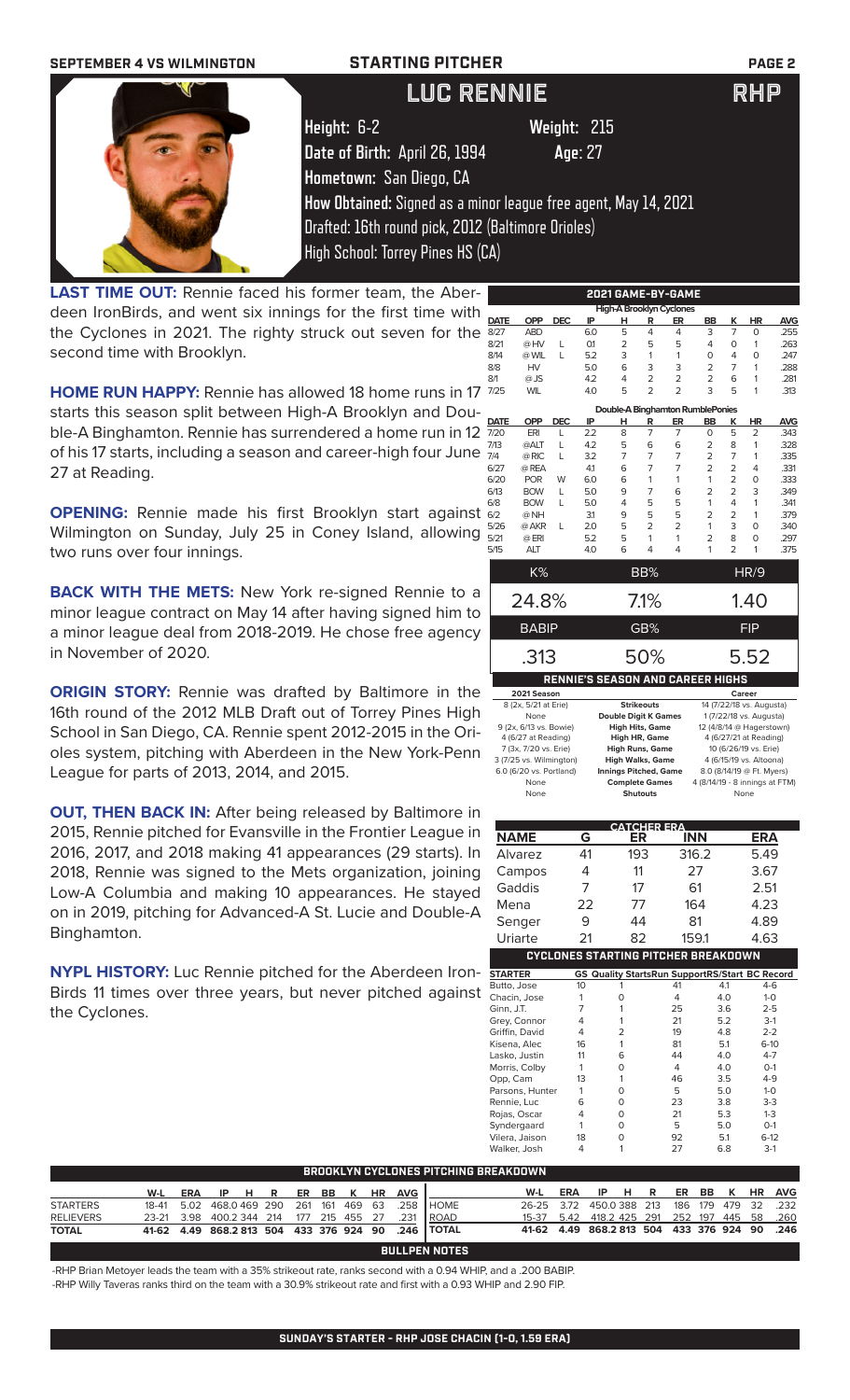| SEPTEMBER 4 VS WILMINGTOI |  |
|---------------------------|--|
|---------------------------|--|

## **SEPTEMBER 4 SEPTEMBER 4 VS WILLING PAGE 3**

**# 30 FRANCISCO ALVAREZ - C .239, 17 HR, 52 RBI, .399 wOBA, wRC+ 143**

**Season High, SB:** 1 (8/21 at WIL)

| 1# 30   FRANCISCO ALVAREZ - C                         |                                                       | .239, 17 HR, 52 RBI, .399 wOBA, wRC+ 143                                                                                                                  |                                                                               |  |  |  |
|-------------------------------------------------------|-------------------------------------------------------|-----------------------------------------------------------------------------------------------------------------------------------------------------------|-------------------------------------------------------------------------------|--|--|--|
| <b>Last Game: 1-3. HR. 2 RBI</b>                      | <b>Home: 21-117 (.179)</b>                            | <b>Last HR: 9/3 vs. Wilmington</b>                                                                                                                        | Season High, Hits: 3 (3x, 8/10 at WIL)                                        |  |  |  |
| <b>RISP:</b> 20-72 (.278)<br><b>Streak:</b> 1 G (1-3) | <b>Road:</b> 36-121 (.300)<br>vs. WIL: 22-70 (.314)   | Multi-Hit Games: 14 (8/31 vs. Wilmington)<br>Multi-RBI Games: 15 (9/3 vs. Wilmington)                                                                     | Season High, Runs: 3 (3x, 7/6 at HV)<br>Season High, RBI: 4 (2x, 8/10 at WIL) |  |  |  |
|                                                       |                                                       |                                                                                                                                                           | <b>Season High, SB: 1 (5x, 8/31 vs. WIL)</b>                                  |  |  |  |
|                                                       |                                                       | • Enters his fourth year in the Mets organizationCalled up from Low-A St. Lucie on Monday, May 2419 years old, turning 20 on November 19                  |                                                                               |  |  |  |
|                                                       |                                                       | • Ranks as the No. 1 prospect in the Mets system according to both MLB Pipeline and Baseball AmericaRanked as No. 4 catching prospect in baseball and the |                                                                               |  |  |  |
|                                                       | No. 38 prospect in the game according to MLB Pipeline |                                                                                                                                                           |                                                                               |  |  |  |

• Hit .417 (20-48) with five doubles, two home runs, and 12 RBIs in 15 games with St. Lucie...Struck out seven times and walked 15...went 2-for-4 in stolen bases • Non-roster invitee to Mets Spring Training...Signed with NYM as NDFA on July 2, 2018

| #9<br>ZACH ASHFORD - OF                            |                                                 |                                                                                      | .238, 1 HR, 15 RBI, .323 wOBA, wRC+ 94                                                             |
|----------------------------------------------------|-------------------------------------------------|--------------------------------------------------------------------------------------|----------------------------------------------------------------------------------------------------|
| <b>Last Game: DNP</b><br><b>RISP:</b> 16-50 (.320) | Home: 22-98 (.224)<br><b>Road:</b> 21-83 (.253) | Last HR: 5/23 vs. Hudson Valley<br><b>Multi-Hit Games:</b> 8 (8/20 at Hudson Valley) | <b>Season High, Hits:</b> $2$ ( $7x$ , $8/8$ vs. $HV$ )<br><b>Season High, Runs: 2 (6/6 at JS)</b> |
| <b>Streak:</b> 2 G (2-5)                           | vs. WIL: 10-33 (.303)                           | <b>Multi-RBI Games: 3 (7/24 vs. Wilmington)</b>                                      | <b>Season High, RBI:</b> 2 (3x, 7/24 vs. WIL)<br><b>Season High, SB:</b> 1 (3x, 7/7 at HV)         |

• Enters his third year in the Mets organization...Called up from Low-A St. Lucie on Saturday, May 22

• Hit .340 (17-50) in 14 games with the St. Lucie Mets in 2021, collecting three doubles and six walks with a stolen base

• Spent his first few games as a pro with Brooklyn in 2019, hitting .136 in 16 games before being sent to the GCL Mets (37 G, .295/2/23/.413)

Drafted by the Mets out of Fresno State in the 6th round of the 2019 MLB Draft<br>• 11 CODY BOHANEK - INF **# 11 CODY BOHANEK - INF**<br> **186, 6 HR, 18 RBI, .307 wOBA, wRC+ 88**<br> **RISP:** 4-42 (.095) Road: 13-81 (.160) Multi-Hit Games: 4 (6/27 vs. Jersey Shore) Season High, Rits: 3 (5/5 at Asheville) **Last Game:** 1-3, 2 R, BB **Home:** 17-85 (.200) **Last HR:** 8/29 vs. Aberdeen **Season High, Hits:** 3 (5/5 at Asheville) **RISP:** 4-42 (.095) **Road:** 13-81 (.160) **Multi-Hit Games:** 4 (6/27 vs. Jersey Shore) **Season High, Runs:** 2 (3x, 9/3 vs. WIL) **Streak:** 1 G (1-3) **vs. WIL:** 8-46 (.174) **Multi-RBI Games:** 3 (7/15 vs. Jersey Shore) **Seaon High, RBI:** 2 (4x, 8/26 vs. ABD) **Season High, SB:** 1 (2x, 6/27 vs. JS)

• Enters his third year in the Mets organization and his fifth as a professional...Traded from Houston to the Mets in January of 2019 along with 3B J.D. Davis in exchange for OF Ross Adolph, INF Luis Santana, and C Scott Manea

• Returns from Triple-A Syracuse 5/12-6/8, 6/24, 8/6-8/25: 34 G, .191/.351/.292/.643 with four doubles, one triple, one home run, and six RBIs with 17 walks • Broke camp with Brooklyn: 5 G, .313/.500/.500 with a home run a two RBIs before the call up

• Originally drafted by Houston in the 30th round of the 2017 MLB Draft from the University of Illinois-Chicago

| l# 48  OSCAR CAMPOS - C  |                     |                         | .200. 0 HR. 0 RBI. .180 w0BA. wRC+ 8               |
|--------------------------|---------------------|-------------------------|----------------------------------------------------|
| <b>Last Game: DNP</b>    | Home: $2-6$         | Last HR:                | <b>Season High, Hits: 1 (2x 8/29 vs. Aberdeen)</b> |
| $RISP: 0-2$              | Road: $0-4$         | <b>Multi-Hit Games:</b> | Season High, Runs:                                 |
| <b>Streak: 1 G (2-4)</b> | <b>vs. WIL:</b> 0-0 | <b>Multi-RBI Games:</b> | Season High, RBI:                                  |
|                          |                     |                         | Season High, SB:                                   |

• Signed by the Mets on August 20 from the Tri-City ValleyCats of the Frontier League, hitting .305/.322/.405 in 63 games with 17 doubles, three triples, three HR • Came up through the Houston Astros system since 2014, spending six games in 2019 with Triple-A Round Rock. Spent the majority of the season with Low-A Quad Cities in the Midwest League...elected free agency following the 2020 year.

• Played for Tri-City in the Houston system in 2018, facing the Brooklyn Cyclones in the NY-Penn League going 4-11...Faced current Mets big leaguer RHP Tylor Megill.

| $\#$ 8 ANTOINE DUPLANTIS - OF                                                            |                                                                                   |                                                                                                                                          | .258, 5 HR, 32 RBI, .308 w0BA, wRC+ 89                                                                                                                                                   |
|------------------------------------------------------------------------------------------|-----------------------------------------------------------------------------------|------------------------------------------------------------------------------------------------------------------------------------------|------------------------------------------------------------------------------------------------------------------------------------------------------------------------------------------|
| <b>Last Game:</b> 3-5. 2 RBI. R<br><b>RISP:</b> 22-77 (.286)<br><b>Streak:</b> 1 G (3-5) | <b>Home:</b> 38-176 (.216)<br><b>Road:</b> 60-200 (.300)<br>vs. WIL: 27-90 (.300) | <b>Last HR:</b> 7/22 vs. Wilmington<br><b>Multi-Hit Games: 26 (9/3 vs. Wilmington)</b><br><b>Multi-RBI Games:</b> 6 (9/3 vs. Wilmington) | Season High, Hits: 4 (2x, 7/22 vs. WIL)<br><b>Season High, Runs: 4 (5/16 at Greenville)</b><br><b>Season High, RBI:</b> 3 (3x, 8/6 vs. HV)<br><b>Season High, SB:</b> 1 (6x, 8/20 at HV) |
|                                                                                          |                                                                                   |                                                                                                                                          |                                                                                                                                                                                          |

• Enters his third year in the Mets organization ...Spent his draft year with Brooklyn and scored the game-winning run against Lowell in the 2019 NYPL Championship

• Recorded eight outfield assists in 47 games to lead Brooklyn in 2019

• Finished his LSU career with 359 hits, most in school history and second-most in SEC history behind fellow Mets MiLB outfielder Jake Mangum (383 hits)...Never finished a season at LSU hitting lower than .316

• Mets 12th round pick, 2019...Also drafted in the 19th round by Cleveland in 2018...Brother Armond, holds the world record in the pole vault with a height of 6.18m.

| $#7$ NIC GADDIS - C/3B       |                          |                                                | .175, 2 HR, 8 RBI, .386w0BA, wRC+ 129                               |
|------------------------------|--------------------------|------------------------------------------------|---------------------------------------------------------------------|
| <b>Last Game: 0-3, R, BB</b> | <b>Home: 2-23 (.087)</b> | <b>Last HR:</b> 7/24 vs. Wilmington            | <b>Season High, Hits: 2 (8/10 at Wilmington)</b>                    |
| <b>RISP: 5-14 (.357)</b>     | <b>Road: 4-16</b>        | <b>Multi-Hit Games: 1 (8/10 at Wilmington)</b> | <b>Season High, Runs:</b> 2 (8/10 at Wilmington)                    |
| Streak:                      | vs. WIL: 6-26 (.231)     | <b>Multi-RBI Games:</b> 3 (8/15 at Wilmington) | <b>Season High, RBI:</b> 3 (8/10 at Wilmington)<br>Season High, SB: |

• Enters his third year in the Mets organization...Received from Low-A St. Lucie on Saturday, July 17 when C Juan Uriarte was placed on the temp. inactive list • Hit .250 (20-80) with a .421 OBP in 25 games with St. Lucie, hitting three home runs (a career-high) from his two in 2019.

• Returns to Coney Island where he was a member of the 2019 Cyclones for 15 games before being transferred to the GCL Mets.

• Hit a combined .192 across 40 games in 2019 with Brooklyn and the GCL Mets

• Drafted by the Mets in the 16th round of the 2019 MLB Draft out of Jacksonville State...Hails from Trenton, GA.

| $#$ 10 LUIS GONZALEZ - INF                                                                     |                                                                          |                                                                                                                         | .269, 5 HR, 21 RBI, .317 wOBA, wRC+ 94                                                                                                                                       |
|------------------------------------------------------------------------------------------------|--------------------------------------------------------------------------|-------------------------------------------------------------------------------------------------------------------------|------------------------------------------------------------------------------------------------------------------------------------------------------------------------------|
| <b>Last Game:</b> 1-3, 2 R, 2 RBI, BB<br><b>RISP:</b> 13-43 (.302)<br><b>Streak:</b> 1 G (1-3) | Home: 23-80 (.288)<br><b>Road: 22-87 (.252)</b><br>vs. WIL: 18-48 (.375) | <b>Last HR:</b> 8/28 vs. Aberdeen<br>Multi-Hit Games: 11 (8/28 vs. Aberdeen)<br>Multi-RBI Games: 5 (9/3 vs. Wilmington) | <b>Season High, Hits: 4 (3x, 8/28 vs. ABD)</b><br>Season High, Runs: 3 (3x 8/10 at WIL)<br><b>Season High, RBI:</b> 2 (6x, 9/3 vs. WIL)<br>Season High, SB: 1 (7/22 vs. WIL) |
| • Played three games with Low-A St. Lucie, going 3-12 with a double.                           |                                                                          | • Enters his first season in the Mets organization, signing a minor league deal with New York on May 30, 2021.          |                                                                                                                                                                              |

- 
- Spent seven seasons in the Cincinnati farm system, reaching as high as Triple-A Louisville in 2019. • Career .253 hitter in 587 games and 2,151 at-bats with Cincinnati and New York farm systems.
- Signed with the Reds in September of 2012.

| # 2 RONNY MAURICIO - INF            |                            |                                                | .243, 17 HR, 59 RBI, .316 wOBA, wRC+ 93        |
|-------------------------------------|----------------------------|------------------------------------------------|------------------------------------------------|
| <b>Last Game: 1-4, 2B, RBI, R</b>   | <b>Home:</b> 38-172 (.221) | Last HR: 8/24 vs. Aberdeen                     | <b>Season High, Hits: 3 (5x, 8/24 vs. ABD)</b> |
| <b>RISP:</b> $26-99$ (.263)         | <b>Road:</b> 53-196 (.270) | <b>Multi-Hit Games: 24 (8/29 vs. Aberdeen)</b> | <b>Season High, Runs: 3 (2x 7/27 vs. ABD)</b>  |
| <b>Streak:</b> $1 \text{ G } (1-4)$ | vs. WIL: 16-60 (.267)      | <b>Multi-RBI Games: 16 (8/24 vs. Aberdeen)</b> | <b>Season High, RBI:</b> 4 (3x, 8/25 vs. ABD)  |
|                                     |                            |                                                | <b>Season High, SB: 2 (6/27 vs. JS)</b>        |

• Enters his fifth year in the Mets organization...Rated as the No. 2 prospect in the Mets system and the No. 58 prospect in baseball according to *MLB Pipeline* • Non-roster invitee to Spring Training for the third consecutive season...Spent 2020 at the Mets Alternate Site and had one at-bat with the Tigres del Licey in the Dominican Winter League

• Named a South Atlantic League mid-season All-Star with Columbia (A) in 2019

• Won the 2018 GCL Mets Sterling Award, given to the team's most valuable player...Signed with the Mets as a 16-year-old on July 2, 2017.

### **Last Game:** DNP **Home:** 1-18 **Last HR: Season High, Hits:** 2 (8/10 at WIL) **RISP:** 4-14 (.286) **Road:** 6-23 **Multi-Hit Games:** 1 (8/10 at Wilmington) **Season High, Runs:** 1 (2x, 8/10 at WIL) **Streak: vs. WIL:** 4-15 **Multi-RBI Games:** 1 (8/10 at Wilmington) **Season High, RBI:** 2 (8/10 at WIL) **# 14 TANNER MURPHY - OF .171, 0 HR, 3 RBI, .284 wOBA, wRC+ 66**<br>Last Game: DNP **.171, 0 Home: 1-18** Last HR: **.118 Cast Games: 1 (8/10 at Wilmington)** Season High, Hits: 2 (8/10 at WIL)<br>RISP: 4-14 (.286) Road: 6-23 Multi

• Enters his third year in the Mets organization...promoted from Low-A St. Lucie on Friday, August 6

• Played 25 games (four with FCL Mets) and 21 with Low-A St. Lucie, hitting a combined .195 with a .316 OBP, hitting three home runs and driving in 14 runs

• Spent his first professional season with the Rookie-level Kingsport Mets in the Appalachian League, hitting. 201 in 40 games

• Drafted by the Mets in the 18th round of the 2019 MLB Draft out of the University of North Florida...Born and raised in Memphis, TN.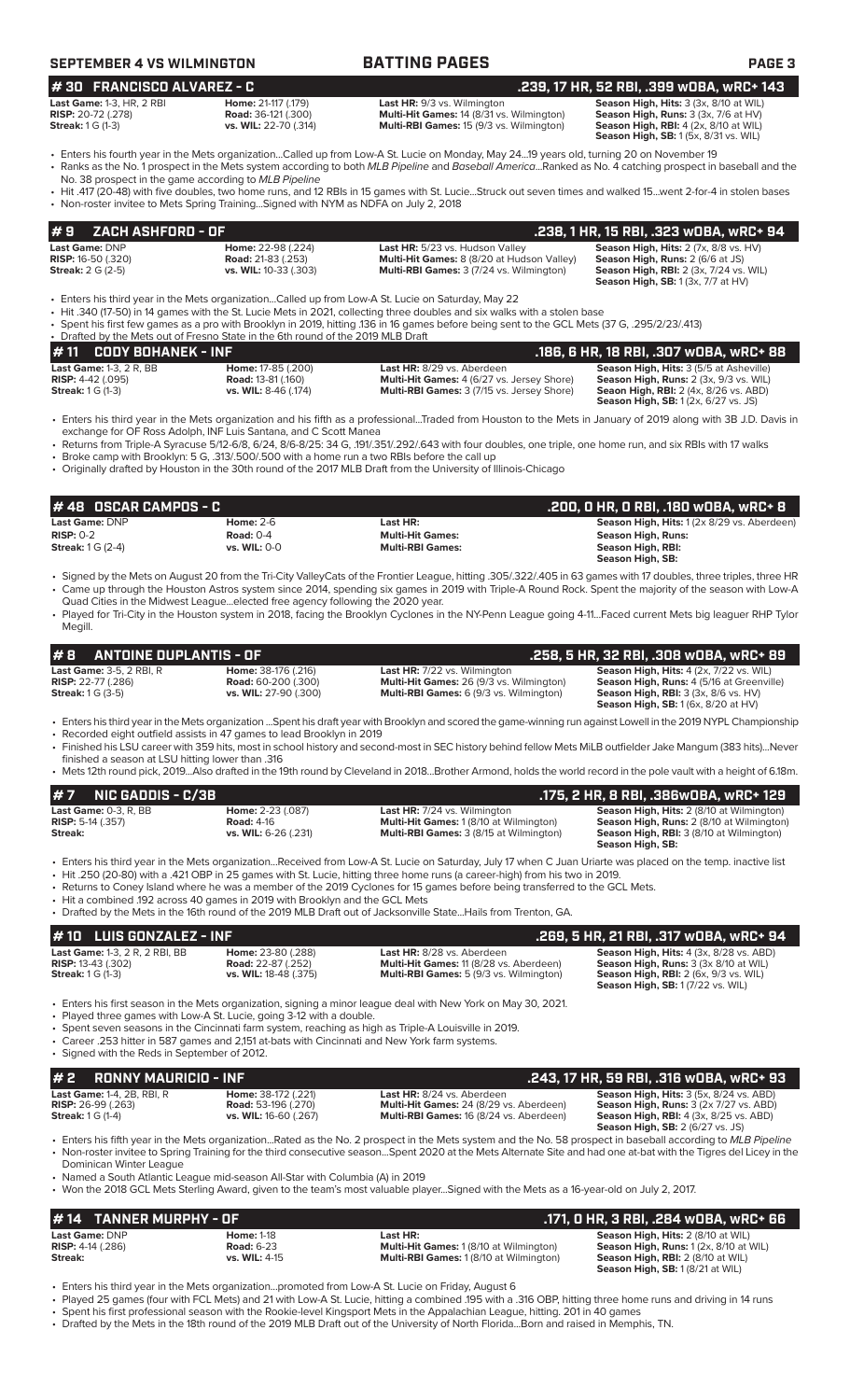## **SEPTEMBER 4 VS WILMINGTON BATTING PAGES PAGE 4**

# **# 22 JAYLEN PALMER - INF/OF .222, 3 HR, 13 RBI, .358 wOBA, wRC+ 112**

| <b>Last Game:</b> 2-4. 2 RBI. R. BB | <b>Home: 9-43 (.209)</b>     | <b>Last HR:</b> 8/31 vs. Wilmington            | <b>Season High, Hits: 3 (8/13 at WIL)</b>           |
|-------------------------------------|------------------------------|------------------------------------------------|-----------------------------------------------------|
| <b>RISP:</b> 6-25 (.240)            | <b>Road:</b> 11-43 (.256)    | <b>Multi-Hit Games:</b> 4 (9/3 vs. Wilmington) | <b>Season High, Runs: 2 (4x, 8/31 vs. WIL)</b>      |
| <b>Streak:</b> 1 G (2-4)            | <b>vs. WIL:</b> 11-36 (.306) | <b>Multi-RBI Games:</b> 5 (9/3 vs. Wilmington) | <b>Season High, RBI:</b> $3$ ( $2x$ $8/31$ vs. WIL) |
|                                     |                              |                                                | <b>Season High, SB:</b> $1(4x, 8/18$ at HV)         |
|                                     |                              |                                                |                                                     |

• Enters his fourth year in the Mets organization...No. 11 prospect in the Mets system, according to *MLB Pipeline*...Promoted to High-A Brooklyn on 8/3. • Stole 23 bases for Low-A St. Lucie (departs the league as the third-highest total in Low-A Southeast).

• Hit .276/.378/.386 across 66 games with St. Lucie in 2021, collecting 13 doubles, four triples, and two home runs with 24 RBIs.

• Lowered his strikeout rate from 40% in 2019 with Kingsport to 28% with St. Lucie.

• Drafted in the 22nd round of the 2018 MLB Draft out of Holy Cross (NY) High School in Flushing...\$200K signing bonus

| #4<br><b>JOSE PEROZA - INF</b>                                                                                                                                                                                                                                 |                                                                                |                                                                                                                                                                                                               | .256, 2 HR, 8 RBI, .386 wOBA, wRC+ 129                                                                                                            |  |  |  |  |  |
|----------------------------------------------------------------------------------------------------------------------------------------------------------------------------------------------------------------------------------------------------------------|--------------------------------------------------------------------------------|---------------------------------------------------------------------------------------------------------------------------------------------------------------------------------------------------------------|---------------------------------------------------------------------------------------------------------------------------------------------------|--|--|--|--|--|
| <b>Last Game: 2-4, 2B, RBI</b><br><b>RISP:</b> 5-20 $(.250)$<br><b>Streak:</b> $1 G (2-4)$                                                                                                                                                                     | <b>Home: 11-35 (.314)</b><br><b>Road: 10-40 (.250)</b><br>vs. WIL: 6-32 (.188) | Last HR: 8/24 vs. Aberdeen<br><b>Multi-Hit Games:</b> 6 (9/3 vs. Wilmington)<br><b>Multi-RBI Games:</b> 3 (8/24 vs. Aberdeen)                                                                                 | Season High, Hits: 2 (6x, 8/27 vs. ABD)<br>Season High, Runs: 2 (8/18 at HV)<br><b>Season High, RBI: 3 (2x, 8/24 vs. ABD)</b><br>Season High, SB: |  |  |  |  |  |
| • Hit .274 with seven home runs and 47 RBIs across 64 games with Low-A St. Lucie this season.<br>• Part of Brooklyn's 2019 New York-Penn League Championship Team.<br>· Signed as non-drafted international free agent signing on July 2, 2016 from Venezuela. |                                                                                | . Enters his sixth year in the Mets organizationpromoted to Brooklyn on 8/3 from Low-A St. Lucie.<br>• 2021 marks his first full-season assignment after short season assignments with GCL Mets and the NYPL. |                                                                                                                                                   |  |  |  |  |  |

## **RISP:** 12-57 (.211) **Road:** 34-118 (.288) **Multi-Hit Games:** 13 (8/27 vs. Aberdeen) **Season High, Runs:** 2 (3x, 7/6 at HV) **Streak:** 1 G (1-4) **vs. WIL:** 7-35 (.200) **Multi-RBI Games:** 9 (8/19 at Hudson Valley)

**# 19 LUKE RITTER - INF .236, 11 HR, 37 RBI, .324 wOBA, wRC+ 99 Last Game:** 1-4, R, **Home:** 15-86 (.174) **Last HR:** 7/6 at Hudson Valley **Season High, Hits:** 3 (5/11 at Greenville) **Richard Research Richard Research Richard Research Research Research Research Research Research Researc Season High, SB:** 1 (5/12 at Greenville)

• Enters his third year in the Mets organization...Won a New York-Penn League title with Brooklyn in 2019

• Missed 32 games with a broken bone in his left hand...Went on the IL after July 7 when he suffered the injury mid-game at Hudson Valley

• Led Brooklyn in 2019 in games played (68), runs (39), doubles (15), and walks (33)

• Mets 7th-round pick in 2019 from Wichita State...Also drafted by the Minnesota Twins in the 37th round of the 2018 MLB Draft

• Played linebacker at Rockhurst High School and set the school record with 184 tackles.

| # 45 JOE SUOZZI - OF                                             |                                                               |                                                                                                                                               | . 190, 1 HR, 6 RBI, .346 wOBA, wRC+ 103                                                                                                                 |
|------------------------------------------------------------------|---------------------------------------------------------------|-----------------------------------------------------------------------------------------------------------------------------------------------|---------------------------------------------------------------------------------------------------------------------------------------------------------|
| <b>Last Game: DNP</b><br><b>RISP:</b> $4-19$ $(.211)$<br>Streak: | <b>Home: 5-32</b><br><b>Road: 3-10</b><br><b>vs. WIL: 2-9</b> | <b>Last HR: 7/16 vs. Jersey Shore</b><br><b>Multi-Hit Games: 1 (7/28 at Jersey Shore)</b><br><b>Multi-RBI Games:</b> 2 (8/5 vs. Jersey Shore) | <b>Season High, Hits: 2 (7/28 at JS)</b><br><b>Season High, Runs: 2 (7/27 at JS)</b><br><b>Season High, RBI:</b> 2 (2x, 8/5 vs. HV)<br>Season High, SB: |

• Enters his third year in the Mets organization...received from Low-A St. Lucie on July 13

• Hit .292 with a .372 on-base percentage in 30 games with the Mets...posted a wRC+112, hitting four doubles and two home runs

Signed by the Mets on June 15, 2020 out of Boston College

• Attended Chaminade High School in Mineola, NY

• His father, Tom Suozzi, is the former Nassau County Executive and current U.S. House of Representatives member of NY's 3rd district (Nassau, Suffolk, Queens)

| #12 JEREMY VASQUEZ - INF  |                              |                                                   | .273, 7 HR, 28 RBI, .371 wOBA, wRC+ 129       |
|---------------------------|------------------------------|---------------------------------------------------|-----------------------------------------------|
| Last Game: DNP            | <b>Home:</b> 24-81 (.296)    | <b>Last HR: 8/18 at Hudson Valley</b>             | Season High, Hits: 2 (7x, 8/8 vs. HV)         |
| <b>RISP:</b> 11-39 (.282) | <b>Road:</b> 20-81(.250)     | <b>Multi-Hit Games:</b> 9 (8/15 at Wilmington)    | Season High, Runs: 2 (3X 8/7 vs. HV)          |
| <b>Streak:</b> 2 G (2-7)  | <b>vs. WIL:</b> 12-38 (.316) | <b>Multi-RBI Games:</b> 7 (8/21 at Hudson Valley) | <b>Season High, RBI:</b> 3 (2x, 7/24 vs. WIL) |
|                           |                              |                                                   | <b>Season High, SB:</b> 1(7/2 at ABD)         |

• Enters his fifth season in the Mets organization...Received from Double-A Binghamton on June 22

• Played 32 games with the RumblePonies this season, hitting .171 (18-105) with one double, one home run, and 11 RBIs.<br>• Played with Brooklyn in 2017 hitting 225 with one home run and eight RBIs in 31 games

Played with Brooklyn in 2017, hitting .225 with one home run and eight RBIs in 31 games.

• Drafted by the Mets in the 28th round of the 2017 MLB Draft from Nova Southeastern in his home state of Florida...Is from Palm City, FL.

|      |                                           |                         |           | Hardest Hit Balls - 2021 (not all games listed- from available Trackman data) |      |                                   |                         |           |                        |
|------|-------------------------------------------|-------------------------|-----------|-------------------------------------------------------------------------------|------|-----------------------------------|-------------------------|-----------|------------------------|
| Date | Player                                    | <b>Upponent</b>         | Exit Velo | Result                                                                        | Date | Player                            | <b>Opponent</b>         | Exit Velo | Result                 |
| 8/12 | Francisco Alvarez                         | at Wilmington           | 112.8     | <b>Home Run</b>                                                               | 6/22 | Brett Baty                        | vs. Jersey Shore        | 109.2     | Double                 |
| 6/12 | Francisco Alvarez vs. Hudson Valley 112.5 |                         |           | Double                                                                        | 6/15 | <b>Francisco Alvarez</b>          | at Wilmington           | 109.2     | Single                 |
| 6/11 | Brett Baty                                | vs. Hudson Valley 111.2 |           | <b>Ground Out</b>                                                             | 6/1  | Francisco Alvarez at Jersey Shore |                         | 109.0     | <b>Home Run</b>        |
| 6/29 | Ronny Mauricio                            | at Aberdeen             | 110.4     | Single                                                                        | 8/29 | Ronny Mauricio                    | vs. Aberdeen            | 109.0     | <b>Ground Ball Out</b> |
| 8/21 | <b>Francisco Alvarez</b> at Hudson Valley |                         | 110.3     | Ground Out                                                                    | 5/25 | Francisco Alvarez                 | vs. Aberdeen            | 109       | Single                 |
| 8/12 | Ronny Mauricio                            | at Wilmington           | 109.9     | Line Out                                                                      | 8/6  | Ronny Mauricio                    | vs. Hudson Valley 108.7 |           | <b>Home Rune</b>       |
| 7/3  | Luis Gonzalez                             | at Aberdeen             | 109.9     | Ground Out                                                                    | 6/5  | Francisco Alvarez                 | at Jersev Shore         | 108.7     | <b>Ground Ball Out</b> |
| 6/1  | Adrian Hernandez at Jersey Shore          |                         | 109.8     | <b>Home Run</b>                                                               | 6/2  | Francisco Alvarez                 | at Jersev Shore         | 108.7     | Single                 |
| 6/6  | Francisco Alvarez at Jersey Shore         |                         | 109.7     | Single                                                                        | 7/13 | Brett Baty                        | at Hudson Valley        | 108.7     | Single                 |
| 8/28 | Ronny Mauricio                            | vs. Aberdeen            | 109.6     | Line Out                                                                      | 7/22 | Ronny Mauricio                    | vs. Wilminaton          | 108.1     | <b>Home Run</b>        |
| 6/1  | Ronny Mauricio                            | at Jersey Shore         | 109.6     | Triple                                                                        | 8/6  | <b>Francisco Alvarez</b>          | vs. Hudson Vallev 107.7 |           | <b>Ground Ball Out</b> |

# **Recent Home Run Chart**

| Date | Player                   | Exit Velo<br><b>Opponent</b> | Launch Angle | Distance  |      | Jose Peroza              | at Hudson Valley          |             |      |         |
|------|--------------------------|------------------------------|--------------|-----------|------|--------------------------|---------------------------|-------------|------|---------|
| 7/31 | Francisco Alvarez        | at Jersev Shore              |              |           |      | Jeremy Vasquez           | at Hudson Valley          |             |      |         |
| 8/7  | Ronny Mauricio           | vs. Hudson Valley 108.7      | 21           | 371ft ft. | 8/19 | Jose Peroza              | at Hudson Valley          |             |      |         |
| B/B  | Francisco Alvarez        | vs. Hudson Vallev            |              |           |      | Ronny Mauricio           | at Hudson Valley          |             |      |         |
|      | Jeremy Vasquez           | vs. Hudson Valley93.6 mph    | 33.6         | 341 ft.   | 8/21 | Jose Peroza              | at Hudson Valley102.7 mph |             | 29.9 | 394 ft. |
| 8/9  | Jeremy Vasquez           | vs. Hudson Valley101.1 mph   | 29.2         | 405 ft.   | 8/24 | Ronny Mauricio           | vs. Aberdeen              | 93.8 mph    | 35.9 | 343 ft. |
| 8/10 | Francisco Alvarez        | at Wilmington 112.8 mph      | 27.2         | 416 ft.   |      | Jose Peroza              | vs. Aberdeen              | $104.1$ mph | 45.8 | 344 ft. |
|      | Nic Gaddis               | at Wilmington 97.5 mph       | 27.8         | 388 ft.   | 8/25 | Jaylen Palmer            | vs. Aberdeen              |             |      |         |
|      | Luis Gonzalez            | at Wilmington 102.6 mph      | 31.1         | 442 ft.   | 8/26 | Cody Bohanek             | vs. Aberdeen              | $101$ mph   | 27   | 335 ft. |
| 8/12 | Francisco Alvarez        | at Wilmington 101.5 mph      | 26.9         | 398 ft.   | 8/28 | Luis Gonzalez            | vs. Aberdeen              | 95 mph      | 35   | 349 ft. |
| 8/15 | <b>Francisco Alvarez</b> | at Wilmington                |              |           | 8/29 | Cody Bohanek             | vs. Aberdeen              | $101$ mph   | 32   | 396 ft. |
| 8/18 | <b>Francisco Alvarez</b> | at Hudson Valley             |              |           | 9/3  | <b>Francisco Alvarez</b> | vs. Wilmington 105 mph    |             | 32   | 428 ft. |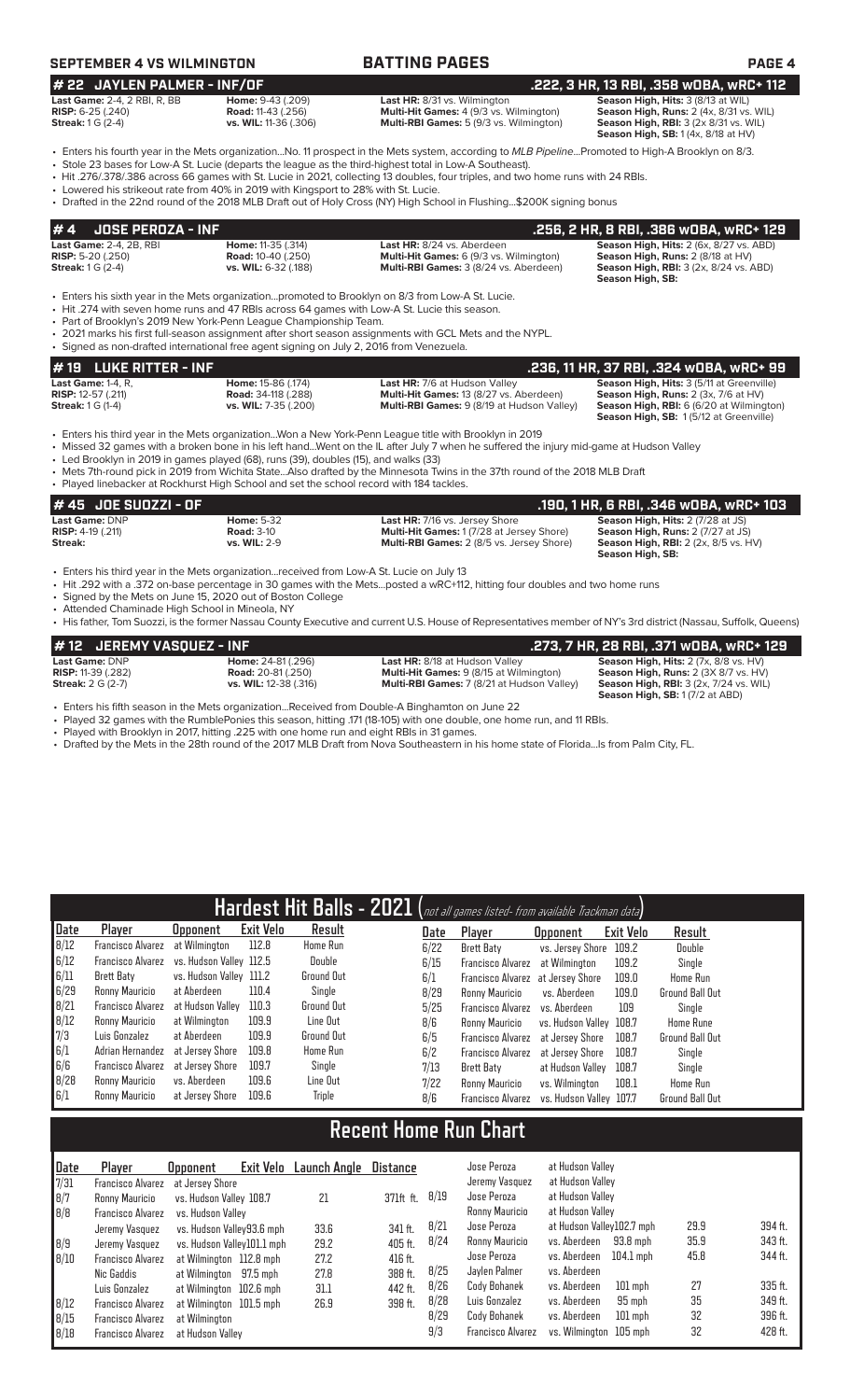|                                                    | <b>SEPTEMBER 4 VS WILMINGTON</b>                                                                | <b>BULLPEN PAGE</b>                                                                                                                                                                    |          |                              |                    |                                    |                             |                              |                         |                           |                                  |                                  | <b>PAGE 5</b>          |
|----------------------------------------------------|-------------------------------------------------------------------------------------------------|----------------------------------------------------------------------------------------------------------------------------------------------------------------------------------------|----------|------------------------------|--------------------|------------------------------------|-----------------------------|------------------------------|-------------------------|---------------------------|----------------------------------|----------------------------------|------------------------|
| #46                                                | <b>JOSH HEJKA - RHP</b>                                                                         | 18.6 K%, 5.1 BB%, 3.28 ERA, 24 G                                                                                                                                                       |          |                              |                    | <b>LAST FIVE APPEARANCES</b>       |                             |                              |                         |                           |                                  |                                  |                        |
| Last App: 9/2 vs. WIL                              | <b>Last Loss:</b>                                                                               | <b>SV/OP (Last):</b> 1/2 (7/20 vs. WIL)                                                                                                                                                | Holds: 3 |                              |                    |                                    | <b>JOSH HEJKA</b>           |                              |                         |                           |                                  |                                  |                        |
| <b>Leadoff: 15-42</b>                              | <b>Inherited Runners/Stranded: 24/13</b>                                                        |                                                                                                                                                                                        |          | DATE                         | OPP                | <b>DEC</b>                         | IP                          | Н                            | R                       | ER BB                     |                                  | Κ                                | HR                     |
|                                                    |                                                                                                 | · Returns to Brooklyn after spending time with Binghamton (6/3-6/9) and Syracuse (6/10-6/18).                                                                                          |          | 8/15                         | @ WIL              |                                    | 2.0                         | $\overline{4}$               | $\mathbf{1}$            | $\mathbf{1}$              | $\mathbf{1}$                     | $\overline{2}$                   | $\circ$                |
|                                                    |                                                                                                 | • Enters his third year in the Mets organizationWon a 2019 NYPL title with Brooklyn, splitting time                                                                                    |          | 8/18<br>8/24 vs. ABD         | @ HV               |                                    | 2.1<br>2.2                  | 2<br>2                       | $\mathbf{1}$<br>0       | $\mathbf{1}$<br>$\circ$   | $\overline{2}$<br>$\circ$        | 3<br>$\overline{2}$              | $\circ$<br>$\circ$     |
| with the Cyclones and Kingsport Mets               |                                                                                                 |                                                                                                                                                                                        |          | 8/28 vs. ABD                 |                    | H                                  | 1.1                         | 2                            | 0                       | $\circ$                   | $\mathsf O$                      | $\mathbf{1}$                     | $\circ$                |
|                                                    |                                                                                                 | • Signed as a minor league free agent in mid-summer after pitching in six games with the Westside                                                                                      |          | 9/2                          | @ WIL              |                                    | 1.1                         | $\mathbf{1}$                 | $\Omega$                | $\Omega$                  | $\Omega$                         | $\circ$                          | $\circ$                |
|                                                    | Wolly Mammoths in the United Shore Baseball League                                              |                                                                                                                                                                                        |          |                              |                    |                                    |                             |                              |                         |                           |                                  |                                  |                        |
|                                                    |                                                                                                 | . Pitched all four years at Johns Hopkins, switching to submarine later in his career.                                                                                                 |          |                              |                    |                                    | <b>BRIAN METOYER</b>        |                              |                         |                           |                                  |                                  |                        |
| #5                                                 | <b>BRIAN METOYER - RHP</b>                                                                      | 35.0 K%, 13.0 BB%, 2.32 ERA, 20 G                                                                                                                                                      |          | DATE                         | OPP                | <b>DEC</b>                         | IP                          | Н                            | R                       | ER                        | BB                               | К                                | HR                     |
|                                                    | Last App: 8/31 vs. WIL Last Loss: 8/25 vs. ABD                                                  | <b>SV/OP (Last):</b> 1/1 (6/3 at JS)                                                                                                                                                   | Holds:   | 8/18                         | @ HV               |                                    | 1.0                         | $\circ$                      | 0                       | $\circ$                   | 2                                | $\overline{2}$                   | $\circ$                |
|                                                    | Leadoff: 5-24, 3 BB, HBPInherited Runners/Stranded: 8/7                                         |                                                                                                                                                                                        |          | 8/21                         | @ HV               |                                    | 2.0                         | 2                            | $\mathbf{1}$            | $\mathbf{1}$              | 3                                | $\overline{2}$                   | $\mathbf{1}$           |
|                                                    |                                                                                                 | · Enters his fourth year in the Mets orgWon a New York Penn League title with Brooklyn in 2019                                                                                         |          | 8/25 vs. ABD                 |                    | L                                  | 1.0                         | $\circ$<br>$\overline{1}$    | $\mathbf{1}$<br>$\circ$ | $\circ$<br>$\circ$        | $\circ$<br>$\circ$               | $\mathbf{1}$                     | $\circ$<br>$\mathsf O$ |
|                                                    |                                                                                                 | • Struck out 40 batters over 28.2 innings with BrooklynSpent his first professional season with                                                                                        |          | 8/27<br>8/31                 | vs. ABD<br>vs. ABD | W                                  | 2.0<br>1.0                  | $\circ$                      | $\circ$                 | $\circ$                   | $\Omega$                         | $\overline{2}$<br>$\overline{2}$ | $\circ$                |
| <b>GCL Mets and Kingsport Mets</b>                 |                                                                                                 | • Joins Ronnie Robbins (30th, 1981 - Toronto) as the only two LSU-Alexandria Generals to be                                                                                            |          |                              |                    |                                    |                             |                              |                         |                           |                                  |                                  |                        |
| drafted by a MLB team in school history            |                                                                                                 |                                                                                                                                                                                        |          | DATE                         | OPP                | <b>DEC</b>                         | <b>LUIS MONTAS</b><br>IP    | н                            | R                       | ER                        | BB                               | K                                | <b>HR</b>              |
|                                                    | . Native of Natchitoches (NACK-ah-tish), the oldest city in Louisiana (est. 1714).              |                                                                                                                                                                                        |          | 8/24                         | DBT <sup>*</sup>   | <b>SV</b>                          | 1.0                         | 3                            | $\mathbf{1}$            | $\mathbf{1}$              | $\circ$                          | $\circ$                          | $\mathbf{1}$           |
| #                                                  | <b>LUIS MONTAS - RHP</b>                                                                        | 24.2 K%, 5.6 BB%, 1.45 ERA, 1 G                                                                                                                                                        |          | 8/17                         | @ TAM*             | <b>SV</b>                          | 2.0                         | $\mathbf{1}$                 | 0                       | $\circ$                   | $\mathbf{1}$                     | 3                                | $\circ$                |
|                                                    |                                                                                                 |                                                                                                                                                                                        |          | 8/8                          | PMB <sup>*</sup>   | <b>SV</b>                          | 1.0                         | $\mathbf{1}$                 | $\circ$                 | $\circ$                   | $\circ$                          | $\mathbf{1}$                     | $\circ$                |
| Last App: 9/2 vs. WIL<br>Leadoff: 0/1              | <b>Last Loss:</b><br><b>Inherited Runners/Stranded:</b>                                         | SV/OP (Last):                                                                                                                                                                          | Holds:   | 7/31                         | $@$ DBT*           |                                    | 1.0<br>1.0                  | $\circ$<br>3                 | $\circ$<br>2            | $\circ$<br>$\overline{2}$ | $\circ$<br>$\Omega$              | 3<br>1                           | $\circ$<br>$\circ$     |
|                                                    |                                                                                                 |                                                                                                                                                                                        |          | 9/2                          | WIL                |                                    |                             |                              |                         |                           |                                  |                                  |                        |
|                                                    |                                                                                                 | • Enters his third year in the Mets organizationpromoted from Low-A St. Lucie on 8/31<br>• Had a 24% K rate, 5.9% walk rate, .282 BABIP, and 3.73 FIP in 19 games with Low-A St. Lucie |          | DATE                         | OPP                | <b>BRYCE MONTES DE OCA</b><br>DEC. | IP                          | H                            | R                       | ER                        | BB                               | К                                | HR                     |
|                                                    | • Went 7/9 in save opportunities this season with Mets                                          |                                                                                                                                                                                        |          | 8/8                          | vs. HV             |                                    | 1.2                         | $\mathbf{1}$                 | 1                       | $\circ$                   | $\mathbf{1}$                     | $\mathbf{1}$                     | $\circ$                |
|                                                    | • 20 years old out of San Cristobal, Dominican Republic on July 2, 2019                         |                                                                                                                                                                                        |          | 8/13                         | @ WIL              | L                                  | 0.2                         | 3                            | 5                       | 5                         | $\overline{2}$                   | 1                                | $\circ$                |
|                                                    |                                                                                                 |                                                                                                                                                                                        |          | 8/25 vs. ABD                 |                    | <b>SV</b>                          | 1.0                         | $\mathbf{1}$                 | $\circ$                 | $\circ$                   | $\circ$                          | $\mathbf{1}$                     | $\circ$                |
| #43                                                | <b>BRYCE MONTES DE OCA - RHP</b>                                                                | 28.3 K%, 17.9 BB%, 4.88 ERA, 25 G                                                                                                                                                      |          |                              | 8/28 vs. ABD       | <b>SV</b>                          | 1.2                         | $\circ$                      | 0                       | $\circ$                   | $\circ$                          | 3                                | $\mathsf O$            |
| Last App: 9/2 vs. WIL                              | Last Loss: 7/6 at HV                                                                            | <b>SV/OP (Last):</b> 6/6 (8/28 vs. ABD)                                                                                                                                                | Holds: 1 | 9/2                          | vs. WIL            |                                    | 1.0                         | 3                            | 3                       | 3                         | $\circ$                          | $\mathbf{1}$                     | $\circ$                |
|                                                    | Leadoff: 5-21, 5 BB, HBPInherited Runners/Stranded: 11/11                                       |                                                                                                                                                                                        |          |                              |                    |                                    | <b>COLBY MORRIS</b>         |                              |                         |                           |                                  |                                  |                        |
|                                                    |                                                                                                 | • Enters his fourth year in the Mets org Has not pitched as a professional due to injuries                                                                                             |          | DATE<br>8/17                 | OPP<br>@ WIL       | DEC<br>L                           | IP<br>1.2                   | н<br>$\circ$                 | R<br>$\mathbf{1}$       | ER<br>$\circ$             | BB<br>$\circ$                    | К<br>$\mathbf{1}$                | <b>HR</b><br>$\circ$   |
|                                                    |                                                                                                 | • Underwent Tommy John surgery as a high school junior and missed 2016 after having ulnar                                                                                              |          | 8/21                         | @ HV               |                                    | 2.2                         | $\circ$                      | $\circ$                 | $\circ$                   | $\overline{2}$                   | $\overline{4}$                   | $\circ$                |
| nerve transposition                                |                                                                                                 |                                                                                                                                                                                        |          | 8/25 vs. ABD                 |                    |                                    | 2.0                         | $\circ$                      | $\circ$                 | $\circ$                   | $\circ$                          | 4                                | $\circ$                |
|                                                    |                                                                                                 | • Previously drafted by Washington in the 15th round of the 2017 MLB Draft and by the Chicago                                                                                          |          | 8/29 vs. ABD                 |                    |                                    | 1.2                         | 3                            | $\mathbf{1}$            | $\mathbf{1}$              | $\mathbf{1}$                     | $\mathbf{1}$                     | $\mathsf O$            |
|                                                    | White Sox in the 14th round of the 2015 MLB Draft.                                              |                                                                                                                                                                                        |          | 9/3                          | vs. WIL            |                                    | 2.0<br><b>MICHEL OTANEZ</b> | $\circ$                      | $\Omega$                | $\circ$                   | $\Omega$                         | 1                                | $\circ$                |
|                                                    |                                                                                                 |                                                                                                                                                                                        |          | DATE                         | OPP                | <b>DEC</b>                         | IP                          | Н                            | R                       | ER                        | <b>BB</b>                        | K                                | <b>HR</b>              |
| #38                                                | <b>COLBY MORRIS - RHP</b>                                                                       | 26.1 K%, 9.5 BB%, 3.51 ERA, 23 G                                                                                                                                                       |          | 8/13                         | @ WIL              |                                    | 0.2                         | 0                            | $\circ$                 | $\circ$                   | 0                                | 1                                | 0                      |
| Last App: 9/3 vs. WIL                              | Last Loss: 8/17 at Hudson Valley                                                                | SV/OP (Last):                                                                                                                                                                          | Holds:   | 8/17                         | @ HV               |                                    | 1.0                         | $\circ$                      | $\circ$                 | $\circ$                   | $\mathbf{1}$                     | 1                                | $\circ$                |
|                                                    | Leadoff: 8-30, 3B, 3 BB, 4 HBP Inherited Runners/Stranded: 11/6                                 |                                                                                                                                                                                        |          | 8/20                         | @ HV               |                                    | 1.0                         | $\circ$                      | $\circ$                 | $\circ$                   | $\mathbf{1}$                     | $\overline{2}$                   | $\circ$                |
|                                                    |                                                                                                 | • Enters his first season in the Mets organizationcalled up from Low-A St. Lucie on May 20                                                                                             |          | 8/26 vs. ABD<br>8/29 vs. ABD |                    |                                    | 1.0<br>1.0                  | $\mathbf{1}$<br>$\mathbf{1}$ | O<br>$\mathbf{1}$       | $\circ$<br>$\mathbf{1}$   | $\mathsf O$<br>2                 | $\overline{4}$<br>$\overline{2}$ | $\circ$<br>$\mathsf O$ |
|                                                    |                                                                                                 | • Made four scoreless appearances in relief for the St. Lucie Mets to being 2021                                                                                                       |          |                              |                    |                                    |                             |                              |                         |                           |                                  |                                  |                        |
|                                                    | . Minor League free agent signingpitched at Middlebury in Vermont<br><b>MICHEL OTANEZ - RHP</b> | 30.2 K%, 23.5 BB%, 4.81 ERA, 30 G                                                                                                                                                      |          | DATE                         | OPP                | DEC                                | <b>HUNTER PARSONS</b><br>IP | н                            | R                       | <u>ER</u>                 | <b>BB</b>                        | Κ                                | HR                     |
| # 26                                               |                                                                                                 |                                                                                                                                                                                        |          | 8/15                         | @ WIL              | L                                  | 0.0                         | 3                            | 5                       | 5                         | 2                                | 0                                | 0                      |
| Last App: 8/29 vs. ABD Last Loss:<br>Leadoff: 6-26 | Inherited Runners/Stranded: 15/5                                                                | <b>SV/OP (Last):</b> 0/2 (BS vs. JS)                                                                                                                                                   | Holds: 3 | 8/18                         | @ HV               | W                                  | 2.0                         | $\overline{2}$               | $\mathbf{1}$            | 1                         | 0                                | 3                                | $\mathbf{1}$           |
|                                                    |                                                                                                 |                                                                                                                                                                                        |          | 8/21                         | @ HV               |                                    | 2.0                         | $\circ$                      | 0                       | $\mathsf O$               | 1                                | 2                                | $\circ$                |
|                                                    | • Returns to Brooklyn for the second assignment in a row                                        | • Enters his sixth year in the Mets orgNo. 26 prospect in the system according to MLB Pipeline                                                                                         |          | 8/26 vs. ABD                 |                    |                                    | 1.0                         | 3                            | 3                       | 0                         | $\mathbf{1}$                     | 0                                | $\circ$                |
|                                                    |                                                                                                 | • Pitched with the Cyclones and won an NYPL title in 2019 and also spent time with Kingsport                                                                                           |          | 8/29 vs. ABD                 |                    |                                    | 2.0<br><b>EVY RUIBAL</b>    | $\overline{1}$               | 0                       | $\circ$                   | $\overline{2}$                   | 4                                | $\circ$                |
|                                                    |                                                                                                 | • Missed 2017 due to injuryStruck out 21 batters in 21.1 innings with the DSL Mets1 in 2016.                                                                                           |          | DATE                         | OPP                | <b>DEC</b>                         | IP                          | н                            | R                       | ER                        | BB                               | Κ                                | HR                     |
|                                                    |                                                                                                 |                                                                                                                                                                                        |          | 8/15                         | @ WIL              |                                    | 1.0                         | 1                            | 0                       | 0                         | 0                                | 1                                | 0                      |
| #44                                                | <b>HUNTER PARSONS - RHP</b>                                                                     | 27.5 K%, 13.8 BB%, 4.46 ERA, 20 G                                                                                                                                                      |          | 8/19                         | @ HV               | BS, L                              | 1.1                         | 2                            | 2                       | $\overline{2}$            | $\mathbf{1}$                     | 2                                | $\mathbf{1}$           |
| Last App: 8/29 vs. ABD Last Loss:                  |                                                                                                 | SV/OP (Last):                                                                                                                                                                          | Holds: 1 | 8/24 vs. ABD                 |                    |                                    | 1.0                         | $\circ$                      | 0                       | $\circ$                   | $\overline{2}$<br>$\overline{2}$ | 1<br>0                           | $\circ$                |
| Leadoff: 7-25, 3 BB                                | <b>Inherited Runners/Stranded: 11/7</b>                                                         |                                                                                                                                                                                        |          | 8/28 vs. ABD<br>9/3          | vs. WIL            | H                                  | 0.1<br>1.0                  | 1<br>1                       | 0<br>0                  | 0<br>$\circ$              | $\circ$                          | 1                                | 0<br>$\circ$           |
|                                                    |                                                                                                 | • Enters his third year in the Mets orgCalled up from Low-A St. Lucie on May 20                                                                                                        |          |                              |                    |                                    |                             |                              |                         |                           |                                  |                                  |                        |
|                                                    |                                                                                                 | • Made four relief appearances with the Mets (A-), striking out 18 in 10 innings (45% K rate).                                                                                         |          |                              |                    |                                    |                             |                              |                         |                           |                                  |                                  |                        |
|                                                    | • Pitched with the Cyclones and won an NYPL title in 2019                                       |                                                                                                                                                                                        |          | DATE                         | OPP                | DEC                                | <b>WILLY TAVERAS</b><br>IP  | н                            | $\mathsf{R}$            | ER                        | BB                               | Κ                                | HR                     |
|                                                    |                                                                                                 |                                                                                                                                                                                        |          | 8/17                         | @ HV               |                                    | 2.0                         | $\mathbf{1}$                 | 0                       | 0                         | 0                                | $\overline{2}$                   | 0                      |
| #50                                                | <b>EVY RUIBAL - RHP</b>                                                                         | 22.0 K%, 19.5 BB% 5.94 ERA, 15 G                                                                                                                                                       |          | 8/20                         | @ HV               |                                    | 2.0                         | 3                            | $\mathbf{1}$            | 1                         | 0                                | 2                                | $\mathsf O$            |
| Last App: 9/3 vs. WIL                              | Last Loss: 8/19 at HV                                                                           | Holds: 2<br>SV/OP (Last):                                                                                                                                                              |          | 8/24 vs. ABD                 |                    |                                    | 2.0                         | 0                            | 0<br>$\circ$            | $\circ$                   | 0                                | 2                                | 0                      |
|                                                    | Leadoff: 3-12, 2B, 2 BB Inherited Runners/Stranded: 9/7                                         |                                                                                                                                                                                        |          |                              | 8/27 vs. ABD S     |                                    | 1.0                         | $\overline{1}$               |                         | $\overline{0}$            | $\overline{1}$                   | 3                                | $\mathsf O$            |

- Signed to a minor league deal on June 27 from the Florence Y'alls (Frontier League) • Pitched in the Dodgers system from 2015-2018, reaching High-A Rancho Cucamonga
- 

• Drafted by the Dodgers in the 16th round of the 2017 MLB Draft from Notre Dame

• From Milburn, New Jersey, attending Milburn High School  **33.3 K%, 3.6 BB% 2.74 ERA, 11 G<br><b>SV/OP** (Last): 2/3 (8/24 vs. ABD) Holds: **Last App:** 8/31 vs. WIL **Last Loss: SV/OP (Last):** 2/3 (8/24 vs. ABD) **Holds:**

**Leadoff:** 2-12, K, HBP **Inherited Runners/Stranded:** 3/3

• Received from Low-A St. Lucie on Friday, July 16 in a move that sent LHP Andrew Edwards to Double-A Binghamton

• Pitched in 18 games with St. Lucie, posting a 36% strikeout rate (best in career) and a 2.1% walk rate (lowest of career)

• Struggled in Low-A Columbia in 2019, allowing a 4.56 FIP...2021 FIP is 2.49

• 23 years old from Villa Isabela in the Dominican Republic...Signed by Mets June 1, 2016

|                | <b>Number of Pitches Thrown</b> |          |     |     |     |     |     |  |  |
|----------------|---------------------------------|----------|-----|-----|-----|-----|-----|--|--|
| <b>Pitcher</b> | Days Rest 8/31                  |          | 9/1 | 9/2 | 9/3 | 9/4 | 9/5 |  |  |
| Hejka          |                                 | --       |     | 18  |     |     |     |  |  |
| Metoyer        | 10                              |          |     |     |     |     |     |  |  |
| Montes         |                                 | 16<br>-- |     |     |     |     |     |  |  |
| Montes de Oca  |                                 | --       | --  | 23  | --  | --  |     |  |  |
| <b>Morris</b>  | O                               | --       | --  | --  | 22  | --  |     |  |  |
| Otanez         | 5                               |          |     |     |     |     |     |  |  |
| Parsons        | 5                               | --       | --  | --  | --  | --  |     |  |  |
| Ruibal         | O                               | --       | --  | --  | 13  | --  |     |  |  |
| Taveras        | $\overline{2}$                  | 14       |     |     |     |     |     |  |  |

8/31 vs. WIL 1.0 1 0 0 0 0 0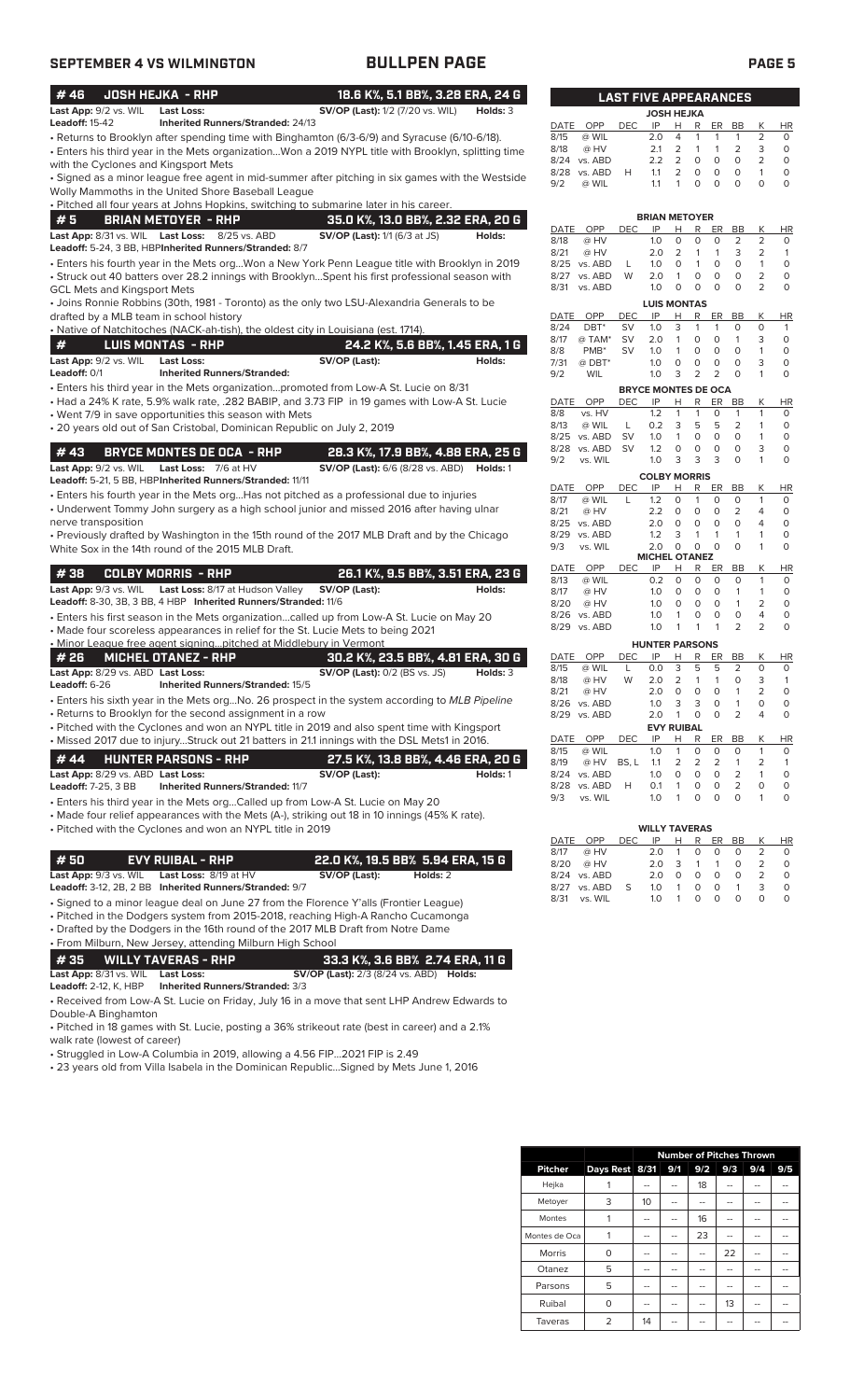| INDIVIDUAL PITCHING HIGHS                                                 |
|---------------------------------------------------------------------------|
|                                                                           |
|                                                                           |
| Most Home Runs Allowed, Game4 (2x, Jose Butto, 6/6 at Jersey Shore)       |
| Most Strikeouts, Game, Starter 9 (2x, Connor Grey, 7/16 vs. Jersey Shore) |
|                                                                           |
|                                                                           |
|                                                                           |
|                                                                           |
|                                                                           |
|                                                                           |
|                                                                           |
|                                                                           |

| TEAM PITCHING HIGHS                                                       |  |
|---------------------------------------------------------------------------|--|
|                                                                           |  |
|                                                                           |  |
|                                                                           |  |
|                                                                           |  |
|                                                                           |  |
|                                                                           |  |
|                                                                           |  |
|                                                                           |  |
|                                                                           |  |
|                                                                           |  |
|                                                                           |  |
|                                                                           |  |
| Most Walks Allowed, Extra Innings 6 (6/23 vs. Jersey Shore - 10 innings)  |  |
|                                                                           |  |
|                                                                           |  |
| Most Pitchers Used, Extra Innings 5 (5/23 vs. Hudson Valley - 12 innings) |  |
|                                                                           |  |

| <b>TEAM MISCELLANEOUS</b>                                                          |                  |
|------------------------------------------------------------------------------------|------------------|
| Longest Game, Time, Nine-Inning Game 4:15 (8/18 at Hudson Valley)                  |                  |
| Longest Game, Time, Extra-Inning Game3:30 (6/23 vs. Jersey Shore - 10 innings)     |                  |
| Shortest Game, Time Nine-Inning Game.  2:20 (2x, 5/18 vs. HV & 8/14 at Wilmington) |                  |
|                                                                                    |                  |
|                                                                                    |                  |
|                                                                                    |                  |
|                                                                                    |                  |
|                                                                                    |                  |
|                                                                                    |                  |
|                                                                                    |                  |
|                                                                                    |                  |
|                                                                                    |                  |
|                                                                                    |                  |
| <b>OUTFIELD ASSISTS [12]</b>                                                       | RECORD BREAKDOWN |

### **OUTFIELD ASSISTS (12) TOTAL** Leading After 6........................................30-4

|  | <b>Duplantis</b><br>Ashford<br>Molina<br>Winaker<br><b>Bohanek</b> | 6<br>3 | 8/20 at HV<br>7/23 vs. WIL<br>5/21 vs. HV<br>5/6 at ASH<br>7/6 at HV |
|--|--------------------------------------------------------------------|--------|----------------------------------------------------------------------|
|--|--------------------------------------------------------------------|--------|----------------------------------------------------------------------|

| UNIFORM RECORDS           |              |  |  |  |  |  |  |  |
|---------------------------|--------------|--|--|--|--|--|--|--|
| <b>Home White</b>         | $11 - 5$     |  |  |  |  |  |  |  |
| <b>Road Gray</b>          | $15-32$      |  |  |  |  |  |  |  |
| <b>Championship Gold</b>  | $10 - 14$    |  |  |  |  |  |  |  |
| <b>Coney Island</b>       | $0 - 4$      |  |  |  |  |  |  |  |
| Los Jefes                 | $1 - \Omega$ |  |  |  |  |  |  |  |
| <b>Black Mets Jerseys</b> | $2 - 0$      |  |  |  |  |  |  |  |

| Score 4 or More Runs 36-19   |  |
|------------------------------|--|
|                              |  |
|                              |  |
| Do Not Allow a Home Run22-20 |  |
| Hit More Home Runs  24-11    |  |
| Opponent Hits More HRs3-25   |  |
|                              |  |
|                              |  |
|                              |  |
|                              |  |
|                              |  |
|                              |  |
|                              |  |
|                              |  |
| Opponent Scores First 13-41  |  |
|                              |  |
|                              |  |
|                              |  |
|                              |  |
|                              |  |
|                              |  |
|                              |  |
| Last Game of Series  6-9     |  |
|                              |  |
|                              |  |
|                              |  |
|                              |  |
|                              |  |
|                              |  |

### **MISC. WINS**

| Come from Behind Wins 16 (8/27 vs. ABD) |
|-----------------------------------------|
| Wins in Last At-Bat7 (8/27 vs. ABD)     |
|                                         |

| INDIVIDUAL BATTING HIGHS                                                    |
|-----------------------------------------------------------------------------|
|                                                                             |
|                                                                             |
|                                                                             |
|                                                                             |
|                                                                             |
|                                                                             |
|                                                                             |
| Home Runs, Consecutive Games Three games (2x, last: Luke Ritter, 6/18-6/21) |
|                                                                             |
|                                                                             |
|                                                                             |

Walk-off Home Runs...........................................1 (Hayden Senger, 5/23 vs. Hudson Valley) Most Walks, Game ........................................ 3 (2x, Antoine Duplantis, 6/2 at Jersey Shore) Most Strikeouts, Game............................................... 4 (16x, Luke Ritter, 8/26 vs. Aberdeen) Most Total Bases, Game...................................................10 (Brett Baty, 6/3 at Jersey Shore) Most Extra-Base Hits, Game............................... 3 (3x, Cody Bohanek, 6/15 at Wilmington) 2 (Ronny Mauricio, 6/27 vs. Jersey Shore)

| TEAM BATTING HIGHS                                                        |  |  |  |  |  |  |  |
|---------------------------------------------------------------------------|--|--|--|--|--|--|--|
|                                                                           |  |  |  |  |  |  |  |
|                                                                           |  |  |  |  |  |  |  |
|                                                                           |  |  |  |  |  |  |  |
|                                                                           |  |  |  |  |  |  |  |
|                                                                           |  |  |  |  |  |  |  |
|                                                                           |  |  |  |  |  |  |  |
|                                                                           |  |  |  |  |  |  |  |
|                                                                           |  |  |  |  |  |  |  |
|                                                                           |  |  |  |  |  |  |  |
|                                                                           |  |  |  |  |  |  |  |
|                                                                           |  |  |  |  |  |  |  |
|                                                                           |  |  |  |  |  |  |  |
|                                                                           |  |  |  |  |  |  |  |
|                                                                           |  |  |  |  |  |  |  |
|                                                                           |  |  |  |  |  |  |  |
|                                                                           |  |  |  |  |  |  |  |
|                                                                           |  |  |  |  |  |  |  |
|                                                                           |  |  |  |  |  |  |  |
|                                                                           |  |  |  |  |  |  |  |
|                                                                           |  |  |  |  |  |  |  |
| Most Double Plays Hit into, Game3 (5x, 7/7 at Hudson Valley - 10 innings) |  |  |  |  |  |  |  |

### **FIELDING**

Most Errors, Team, Game...............................................................................6 (5/7 at Asheville) Most Errors, Individual, Game....... 2 (7x, last: Ronny Mauricio, 7/30 at Jersey Shore G2) Most Double Plays Turned, Nine-Inning Game.............................3 (2x 8/27 vs. Aberdeen) Consecutive Errorless Games, Team...

### **STARTERS BY POSITION**

**C-** Alvarez (41), Mena (23), Uriarte (19), Senger (9), Gaddis (7), Campos (2)

**1B-** Genord (49), Vasquez (34), Bohanek (8), Ritter (8), Winaker (2), Martinez (1)

**2B-** Ritter (46), Gonzalez (34), Walters (12), Fermin (4), Peroza (2), Tiberi (1), Struble (1), McNeil (1), Bohanek (1)

**3B-** Baty (41), Bohanek (21), Peroza (20), Tiberi (7), Fermin (7), Gonzalez (2), Gaddis (1), Palmer (1)

**SS-** Mauricio (82), Gonzalez (7), Bohanek (6), Walters (4), Fermin (3)

**LF-** Duplantis (47), Tiberi (12), Ashford (11), Suozzi (10), Vasquez (7), Bohanek (5), Baty (3), Murphy (2), Palmer (2), Winaker (1), Kleszcz (1), Struble (1)

**CF-** Duplantis (45), Hernandez (23), Palmer (16), Mangum (8), Hernandez (8), Molina (6), Ota (2), Murphy (2), Ashford (1)

**RF-** Ashford (40), Struble (15), Molina (10), Kleszcz (6), Bohanek (5), Murphy (5), Winaker (4), Hernandez (4), Palmer (4), Martinez (3), Suozzi (3), Ota (1), Murphy (1)

**DH-** Alvarez (30), Mauricio (11), Genord (8), Vasquez (8), Baty (7), Gaddis (5), Ritter (4), Ashford (3), Bohanek (3), Tiberi (3), Hernandez (3), Peroza (3), Senger (2), Mena (2), Walters (2), Fermin (2), Titus (2), Gonzalez (2), Mangum (1), Struble (1),

### **STARTERS BY BATTING ORDER**

**1st -** Duplantis (83), Bohanek (5), Palmer (4), Struble (3), Tiberi (2), Mangum (2), Ashford (1), McNeil (1)

**2nd -** Bohanek (19), Palmer (18), Fermin (15), Mauricio (11), Duplantis (8), Ashford (6), Gonzalez (6), Mangum (5), Winaker (4), Tiberi (3), Struble (3), Walters (2), Alvarez (2), Ritter (1)

**3rd -** Mauricio (83), Baty (15), Alvarez (2), Martinez (1)

**4th-** Alvarez (40), Baty (37), Ritter (9), Vasquez (9), Genord (2), Martinez (2), Peroza (2) **5th-** Vasquez (28), Alvarez (26), Ritter (16), Peroza (6), Bohanek (5), Genord (5), Senger (4), Ashford (4), Gonzalez (3), Ota (2), Fermin (1), Hernandez (1),

**6th-** Ritter (21), Genord (18), Ashford (13), Peroza (12), Gonzalez (11), Bohanek (7), Hernandez (3), Senger (3), Mena (2), Winaker (2), Kleszcz (2), Vasquez (1), Fermin (1), Ota (1), Suozzi (1) Tiberi (1), Uriarte (1)

**7th-** Genord (24), Ashford (15), Gonzalez (14), Ritter (9), Tiberi (5), Vasquez (4), Bohanek (4), Peroza (3), Ashford (3), Senger (3), Uriarte (3), Hernandez (2), Kleszcz (2), Walters (2), Mena (2), Murphy (2), Gaddis (2), Suozzi (1), Winaker (1),

**8th-** Tiberi (11), Ashford (11), Hernandez (10), Genord (9), Uriarte (8), Mena (8), Gaddis (7), Vasquez (6), Walters (6), Gonzalez (6), Murphy (4), Bohanek (3), Suozzi (3), Kleszcz (2), Ritter (1), Peroza (1), Senger (1), Molina (1), Struble (1), Titus (1), Campos (1)

**9th-** Molina (16), Hernandez (14), Mena (12), Struble (8), Suozzi (8), Walters (7), Bohanek (7), Uriarte (7), Gaddis (6), Gonzalez (4), Murphy (3), Mangum (2), Kleszcz (2), Campos (1), Tiberi  $(4)$ , Titus (1)

| 11, 110311               |               |    |            |            |    |                          |    |              |    |                   |                   |  |
|--------------------------|---------------|----|------------|------------|----|--------------------------|----|--------------|----|-------------------|-------------------|--|
| <b>CATCHERS STEALING</b> |               |    |            |            |    | <b>MULTI-RUN INNINGS</b> |    |              |    |                   |                   |  |
| <b>Name</b>              | CS            |    | <b>ATT</b> | <b>PCT</b> |    | <b>Runs</b>              |    | <b>Times</b> |    | Last              |                   |  |
| Alvarez                  | 16            |    | 59         | 27%        |    |                          |    |              |    |                   | 8th, 8/18 at HV   |  |
| Gaddis                   | $\Omega$      |    | 4          | 0%         |    | 6                        |    | 3            |    |                   | 4th, 8/10 at WIL  |  |
| Mena                     | 4             |    | 33         | 12%        |    | 5                        |    | 9            |    | 6th, 9/3 vs. WIL  |                   |  |
| Senger                   | $\mathcal{P}$ |    | 10         | 20%        |    | 4                        |    | 10           |    | 7th, 8/24 vs. ABD |                   |  |
| Uriarte                  | 11            |    | 31         | 35%        |    | 3                        |    | 33           |    |                   | 5th, 8/31 vs. WIL |  |
| Team                     | 33            |    | 142<br>23% |            |    | $\overline{2}$           |    | 55           |    |                   | 2nd, 8/26 vs. ABD |  |
|                          | 1             | 2  | з          | 4          | 5  | 6                        | 77 | 8            | 9  | $10+$             | <b>TOTALS</b>     |  |
| <b>OPPONENTS</b>         | 62            | 67 | 70         | 57         | 46 | 59                       | 46 | 56           | 34 | 6                 | 481               |  |
| <b>BKLYN</b>             | 49            | 39 | 47         | 57         | 45 | 60                       | 52 | 68           | 24 | 6                 | 435               |  |

**Name Umpire Date** Joe GenordDylan Bradley 7/9 at HV Ed Blankmeyer Joe Belangia 7/11 at HV Ed BlankmeyerRay Valero 8/20 at HV<br>Ronny MauricioRay Valero 8/20 at HV Ronny MauricioRay Valero **EJECTIONS**

## **SEPTEMBER 4 VS WILMINGTON HIGH/LOW & CHARTS PAGE 6**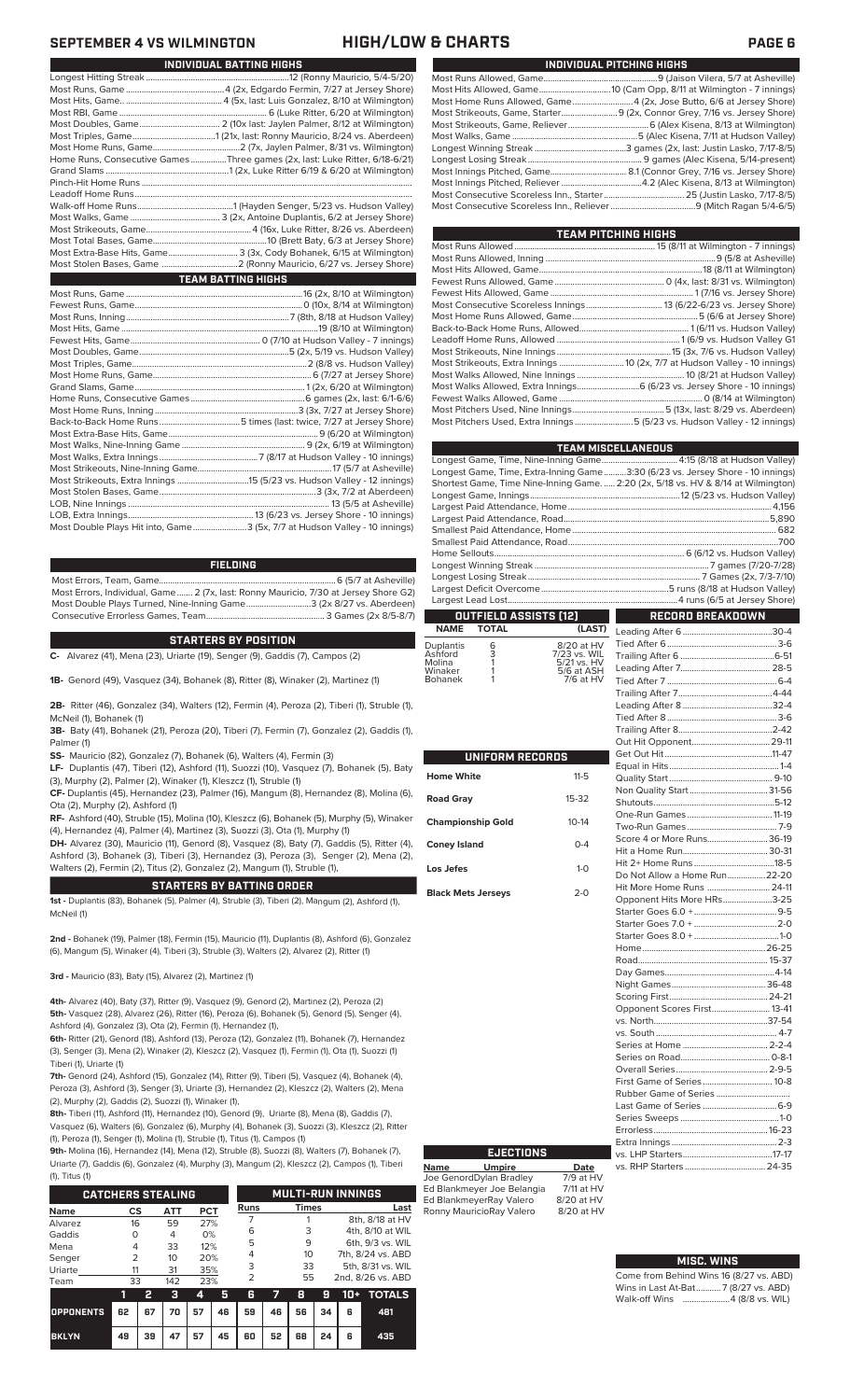## **SEPTEMBER 4 VS WILMINGTON GAME BY GAME RESULTS PAGE 7**

|             | <b>GAME-BY-GAME RESULTS</b> |                      |                |           |               |                  |         |                                                                         |                               |                         |             |                   |
|-------------|-----------------------------|----------------------|----------------|-----------|---------------|------------------|---------|-------------------------------------------------------------------------|-------------------------------|-------------------------|-------------|-------------------|
| <b>DATE</b> | GM#                         | <b>OPPONENT</b>      | W-L/TIME SCORE |           | <b>RECORD</b> | POSITION         | GA/GB   | <b>WINNING PITCHER</b>                                                  | <b>LOSING PITCHER</b>         | <b>SAVE</b>             | <b>TIME</b> | <b>ATTENDANCE</b> |
| 5/4         | $\mathbf{1}$                | at Asheville         | W              | $8 - 2$   | $1 - 0$       | T <sub>1st</sub> | $+1$    | Josh Walker (1-0)                                                       | Blair Henley (0-1)            |                         | 3:16        | 1,200             |
| 5/5         | 2                           | at Asheville         | L              | $6-1$     | $1 - 1$       | T <sub>2nd</sub> | $-1$    | Chandler Casey (1-0)                                                    | Jose Butto (1-0)              |                         | 3:26        | 1,200             |
| 5/6         | 3                           | at Asheville         | L              | $11 - 4$  | $1 - 2$       | T3rd             | $-2$    | Matt Ruppenthal (1-0)                                                   | Oscar Rojas (0-1)             |                         | 3:10        | 1,200             |
| 5/7         | 4                           | at Asheville         | L              | $13 - 7$  | $1 - 3$       | T3rd             | -3      | R.J. Freure (1-0)                                                       | Jaison Vilera (0-1)           |                         | 3:44        | 1,200             |
| 5/8         | 5                           | at Asheville         | W              | $16-12$   | $2 - 3$       | T3rd             | -3      | Alec Kisena (1-0)                                                       | Juan Pablo Lopez (1-0)        |                         | 3:52        | 1,200             |
| 5/9         |                             | at Asheville         |                |           |               |                  |         |                                                                         |                               |                         |             |                   |
|             |                             |                      |                |           |               |                  |         | Cancelled due to non-COVID-related illness                              |                               |                         |             |                   |
| 5/10        |                             | OFF DAY              |                |           |               |                  |         |                                                                         |                               |                         |             |                   |
| 5/11        | 6                           | at Greenville        | W              | $6-1$     | $3-3$         | 2 <sub>nd</sub>  | $-2.5$  | Josh Walker (2-0)                                                       | Jay Groome (0-2)              |                         | 3:00        | 1,995             |
| 5/12        | 7                           | at Greenville        | W              | $3-2$     | $4 - 3$       | 2 <sub>nd</sub>  | $-1.5$  | Brian Metoyer (1-0)                                                     | Yusniel Padron-Artilles (0-2) | Mitch Ragan (1)         | 3:14        | 1,819             |
| 5/13        | 8                           | at Greenville        | L              | $8 - 2$   | $4 - 4$       | 2 <sub>nd</sub>  | $-2.5$  | Chris Murphy (1-1)                                                      | Oscar Rojas (0-2)             |                         | 3:21        | 2,485             |
| 5/14        | 9                           | at Greenville        | L              | $5-1$     | $4 - 5$       | 4th              | $-2.5$  | Brayan Bello (2-0)                                                      | Alec Kisena (1-1)             |                         | 2:54        | 2,732             |
| 5/15        | 10                          | at Greenville        | L              | $8 - 4$   | $4-6$         | 4th              | $-3.5$  | Yorvin Pantoja (1-0)                                                    | Brian Metoyer (1-1)           |                         | 2:52        | 2,883             |
| 5/16        | 11                          | at Greenville        | L              | $10-9$    | $4 - 7$       | 4th              | $-3.5$  | Jake Wallace (1-0)                                                      | Eric Orze (0-1)               |                         | 3:09        | 2,818             |
| 5/17        |                             | OFF DAY              |                |           |               |                  |         |                                                                         |                               |                         |             |                   |
| 5/18        | 12                          | <b>Hudson Valley</b> | г              | 4-3       | $4 - 8$       | 5th              | $-4.5$  | Zach Greene (1-1)                                                       | Andrew Edwards (0-1)          |                         | 2:29        | 1,315             |
| 5/19        | 13                          | <b>Hudson Valley</b> | W              | 14-0      | $5-8$         | 5th              | $-3.5$  | Allan Winans (1-0)                                                      | Jhony Brito (0-1)             |                         | 3:01        | 810               |
| 5/20        | 14                          | <b>Hudson Valley</b> | г              | $6-1$     | $5-9$         | 5th              | $-3.5$  | Luis Medina (2-0)                                                       | Jaison Vilera (0-2)           |                         | 2:42        | 682               |
| 5/21        | 15                          | <b>Hudson Valley</b> | W              | $4-1$     | $6-9$         | 5th              | $-3.5$  | Josh Walker (3-0)                                                       | Josh Maciejewski (2-1)        | Eric Orze (1)           | 2:33        | 998               |
| 5/22        | 16                          | <b>Hudson Valley</b> | г              | $5-3$     | $6-10$        | 5th              | $-4.5$  | Ken Waldichuk (1-0)                                                     | Cam Opp (0-1)                 |                         | 3:14        | 1,624             |
| 5/23        | 17                          | <b>Hudson Valley</b> | W              | $6-5(12)$ | $7 - 10$      | 5th              | $-3.5$  | Josh Hejka (1-0)                                                        | Zach Greene (1-2)             |                         | 3:24        | 1,261             |
| 5/24        |                             | OFF DAY              |                |           |               |                  |         |                                                                         |                               |                         |             |                   |
| 5/25        | 18                          | Aberdeen             | г              | $8-1$     | $7 - 11$      | 5th              | $-4.5$  | Drew Rom (2-0)                                                          | Oscar Rojas (0-3)             |                         | 2:52        | 861               |
| 5/26        | 19                          | Aberdeen             |                |           |               |                  |         | 5/26 game postponed due to rain, makeup scheduled for doubleheader 5/27 |                               |                         |             |                   |
| 5/27        | 19                          | Aberdeen             | г              | $6-2(7)$  | $7-12$        | 5th              | $-5.5$  | Grayson Rodriguez (3-0)                                                 | Jaison Vilera (0-3)           |                         | 2:14        |                   |
|             | 20                          | Aberdeen             | г              | $10-1(7)$ | $7-13$        | 5th              | $-6.5$  | Morgan McSweeney (2-0)                                                  | Cam Opp (0-2)                 |                         | 2:37        | 926               |
| 5/28        | 21                          | Aberdeen             |                |           |               |                  |         | 5/28 game postponed due to rain, makeup scheduled for doubleheader 8/25 |                               |                         |             |                   |
| 5/29        | 21                          | Aberdeen             | г              | $4 - 1$   | $7-14$        | 5th              | $-7.5$  | <b>Garrett Stallings (3-1)</b>                                          | Alec Kisena (1-2)             | Connor Gillispie (1)    | 2:52        | 1,509             |
| 5/30        | 22                          | Aberdeen             |                |           |               |                  |         | 5/30 game posted to a later date to be determined                       |                               |                         |             |                   |
| 5/31        |                             | OFF DAY              |                |           |               |                  |         |                                                                         |                               |                         |             |                   |
|             |                             |                      |                |           |               |                  |         | MAY [7-14]                                                              |                               |                         |             |                   |
| 6/1         | 22                          | at Jersey Shore      | W              | $11-5$    | $8-14$        | T4th             | $-7.5$  | Jose Butto (1-1)                                                        | Josh Hendrickson (0-1)        |                         | 3:03        | 2,077             |
| 6/2         | 23                          | at Jersey Shore      | L              | $4-1$     | $8 - 15$      | 5th              | $-8.5$  | Carlo Reyes (1-0)                                                       | Justin Lasko (0-1)            | Blake Brown (1)         | 2:44        | 1,591             |
| 6/3         | 24                          | at Jersey Shore      | W              | $6 - 4$   | $9 - 15$      | 4th              | $-8.5$  | Bryce Montes de Oca (1-0)                                               | Jack Perkins (0-1)            | Brian Metoyer (1)       | 3:15        | 1,473             |
| 6/4         | 25                          | at Jersey Shore      | L              | $5-4(7)$  | $9 - 16$      | 5th              | $-9.0$  | Aneurys Zabala (2-2)                                                    | Allan Winans (1-1)            |                         | 2:12        | 2,399             |
| 6/5         | 26                          | at Jersey Shore      | L              | $5 - 4$   | $9-17$        | 5th              | $-9.0$  | Mike Adams (1-1)                                                        | Mitch Ragan (0-1)             |                         | 2:36        | 2,122             |
| 6/6         | 27                          | at Jersey Shore      | L              | $11-6$    | $9-18$        | 5th              | $-9.5$  | Nick Lackney (1-0)                                                      | Jose Butto (1-2)              |                         | 3:31        | 2,041             |
| 6/7         |                             | OFF DAY              |                |           |               |                  |         |                                                                         |                               |                         |             |                   |
| 6/9         | 28                          | <b>Hudson Valley</b> | г              | $3-2(7)$  | $9-19$        | 5th              | $-10.5$ | Tanner Myatt (1-0)                                                      | Justin Lasko (0-2)            | Justin Wilson (1)       | 2:22        |                   |
|             | 29                          | <b>Hudson Valley</b> | W              | $5-3(7)$  | 10-19         | 5th              | $-9.5$  | Eric Orze (1-1)                                                         | Luis Medina (2-1)             | Bryce Montes de Oca (1) | 2:02        | 1,211             |
| 6/10        | 30                          | <b>Hudson Valley</b> | г              | $1 - 0$   | 10-20         | 5th              | $-9.5$  | <b>Barrett Loseke (2-1)</b>                                             | Cam Opp (0-3)                 | Zach Greene (1)         | 2:37        | 1,396             |
| 6/11        | 31                          | <b>Hudson Valley</b> | г              | 8-0       | $10 - 21$     | 5th              | $-9.5$  | Ken Waldichuk (2-0)                                                     | Jaison Vilera (0-4)           |                         | 3:06        | 1,597             |
| 6/12        | 32                          | <b>Hudson Valley</b> | г              | $5 - 4$   | 10-22         | 5th              | $-9.5$  | Nelson Alvarez (2-0)                                                    | Bryce Montes de Oca (1-1)     | Justin Wilson (2)       | 3:22        | 2,194             |
| 6/13        | 33                          | <b>Hudson Valley</b> | г              | 5-0       | $10 - 23$     | 5th              | $-9.5$  | Hayden Wesneski (1-1)                                                   | Allan Winans (1-2)            |                         | 2:50        | 1,749             |
| 6/14        |                             | OFF DAY              |                |           |               |                  |         |                                                                         |                               |                         |             |                   |
| 6/15        | 34                          | at Wilmington        | W              | $3-1$     | $11 - 23$     | 5th              | $-8.5$  | Brian Metoyer (2-1)                                                     | Zach Brzykcy (2-1)            | Andrew Edwards (1)      | 2:21        | 1,188             |
| 6/16        | 35                          | at Wilmington        | L              | $5 - 2$   | $11 - 24$     | 5th              | $-9.5$  | Amos Willingham (1-0)                                                   | Eric Orze (1-2)               | Reid Schaller (3)       | 2:51        | 700               |
| 6/17        | 36                          | at Wilmington        | L              | $8 - 4$   | $11 - 25$     | 5th              | $-10.5$ | Joan Adon (3-1)                                                         | Alec Kisena (1-3)             |                         | 2:54        | 1,009             |
| 6/18        | 37                          | at Wilmington        | W              | $7-5$     | $12 - 25$     | 5th              | $-10$   | Mitch Ragan (1-1)                                                       | Reid Schaller (1-1)           |                         | 2:52        | 2,565             |
| 6/19        | 38                          | at Wilmington        | L              | $9 - 8$   | 12-26         | 5th              | $-11$   | Christian Vann (2-0)                                                    | Andrew Edwards (0-2)          |                         | 3:26        | 1,899             |
| 6/20        | 39                          | at Wilmington        | W              | $13-1$    | 13-26         | 5th              | $-11$   | Justin Lasko (1-2)                                                      | Alfonso Hernanndez (0-1)      |                         | 2:44        | 2,722             |
| 6/21        |                             | OFF DAY              |                |           |               |                  |         |                                                                         |                               |                         |             |                   |
| 6/22        | 40                          | <b>Jersey Shore</b>  | г              | $7-5$     | 13-27         | 5th              | $-12$   | <b>Manuel Silva (1-0)</b>                                               | Jaison Vilera (0-5)           | Aneurys Zabala (3)      | 3:01        | 2,307             |
| 6/23        | 41                          | <b>Jersey Shore</b>  | W              | $3-2(10)$ | 14-27         | 5th              | -12     | Mitch Ragan (2-1)                                                       | Andrew Brown (2-2)            |                         | 3:30        | 1,595             |
| 6/24        | 42                          | <b>Jersey Shore</b>  | г              | $3-0$     | 14-28         | 5th              | $-13$   | Kevin Gowdy (2-3)                                                       | Jose Butto (1-3)              | Blake Brown (2)         | 2:52        | 1,906             |
| 6/25        | 43                          | <b>Jersey Shore</b>  | W              | $7-2$     | 15-28         | 5th              | $-13$   | Cam Opp (1-3)                                                           | Jonathan Hughes (2-3)         |                         | 2:44        | 2,194             |
|             | 44                          | <b>Jersey Shore</b>  | W              | $8 - 5$   | 16-28         | 5th              | $-13$   | <b>Michel Otanez (1-0)</b>                                              | Mark Potter (0-2)             |                         | 3:13        | 2,363             |
| 6/26        |                             |                      |                |           |               |                  |         |                                                                         |                               |                         |             |                   |
| 6/27        | 45                          | <b>Jersey Shore</b>  | г              | $3-0$     | 16-29         | 5th              | $-13$   | Dominic Pipkin (2-0)                                                    | Justin Lasko (1-3)            | Blake Brown (3)         | 2:43        | 2,253             |
| 6/28        |                             | OFF DAY              |                |           |               |                  |         |                                                                         |                               |                         |             |                   |
| 6/29        | 46                          | at Aberdeen          | L              | $7-3$     | 16-30         | 5th              | $-14$   | Garrett Stallings (4-3)                                                 | Alec Kisena (1-4)             | Garrett Farmer (4)      | 2:40        | 1,347             |
| 6/30        | 47                          | at Aberdeen          | L              | $2-1(7)$  | 16-31         | 5th              | $-14.5$ | Clayton McGinness (1-1)                                                 | Jose Butto (1-4)              | Logan Gillaspie (1)     | 1:53        |                   |
|             | 48                          | at Aberdeen          | W              | $7-6(7)$  | $17 - 31$     | 5th              | $-14.5$ | Jaison Vilera (1-5)                                                     | Kade Strowd (0-2)             | Mitch Ragan (2)         | 2:31        | 2,405             |
|             |                             |                      |                |           |               |                  |         | <b>JUNE [10-17]</b>                                                     |                               |                         |             |                   |
| $7/1$       | 49                          | at Aberdeen          | L              | $2-0(6)$  | 17-32         | 5th              | $-15$   | Drew Rom (5-0)                                                          | Cam (1-4)                     |                         | 1:50        | 1,077             |
| 7/2         | 50                          | at Aberdeen          | W              | $6 - 5$   | 18-32         | 5th              | $-14$   | Colby Morris (1-0)                                                      | Connor Gillispie (4-4)        | Bryce Montes de Oca (2) | 3:56        | 2,004             |
| 7/3         | 51                          | at Aberdeen          | L              | $4 - 3$   | 18-33         | 5th              | $-14.5$ | Xavier Moore (1-0)                                                      | Mitch Ragan (2-2)             |                         | 3:00        | 4,668             |
| 7/4         | 52                          | at Aberdeen          | L              | $7 - 2$   | 18-34         | 5th              | $-15.5$ | Garrett Stallings (5-3)                                                 | Alec Kisena (1-5)             |                         | 2:31        | 3,001             |
| 7/5         |                             | OFF DAY              |                |           |               |                  |         |                                                                         |                               |                         |             |                   |
| 7/6         | 53                          | at Hudson Valley     | L              | $9 - 7$   | 18-35         | 5th              | $-16.5$ | Charlie Ruegger (4-4)                                                   | Bryce Montes de Oca (1-2)     | Derek Craft (2)         | 3:15        | 1,687             |
| 7/7         | 54                          | at Hudson Valley     | L              | $3-2(10)$ | 18-36         | 5th              | $-17.5$ | Barrett Loseke (3-1)                                                    | Josh Hejka (1-1)              |                         | 2:55        | 2,688             |
| 7/8         | 55                          | at Hudson Valley     | 7:05 p.m.      |           |               |                  |         | Game postponed due to rain, doubleheader scheduled for 7/10             |                               |                         |             |                   |
| 7/9         | 55                          | at Hudson Valley     | L              | $6 - 4$   | 18-37         | 5th              | $-18.5$ | Jhony Brito (3-3)                                                       | Cam Opp (1-5)                 |                         | 3:06        | 3,896             |
| 7/10        | 56                          | at Hudson Valley     | L              | $7-1(7)$  | 18-38         | 5th              | $-19.5$ | Mitch Spence (3-1)                                                      | Connor Grey (0-1)             |                         | 2:22        |                   |
|             | 57                          | at Hudson Valley     | L              | $5-0(7)$  | 18-39         | 5th              | $-20.5$ |                                                                         |                               |                         | 2:03        | 3,111             |

7/11 58 at Hudson Valley W 10-3 19-39 5th -19.5 Josh Hejka (2-1) Shawn Semple (3-1) 3:20 2,892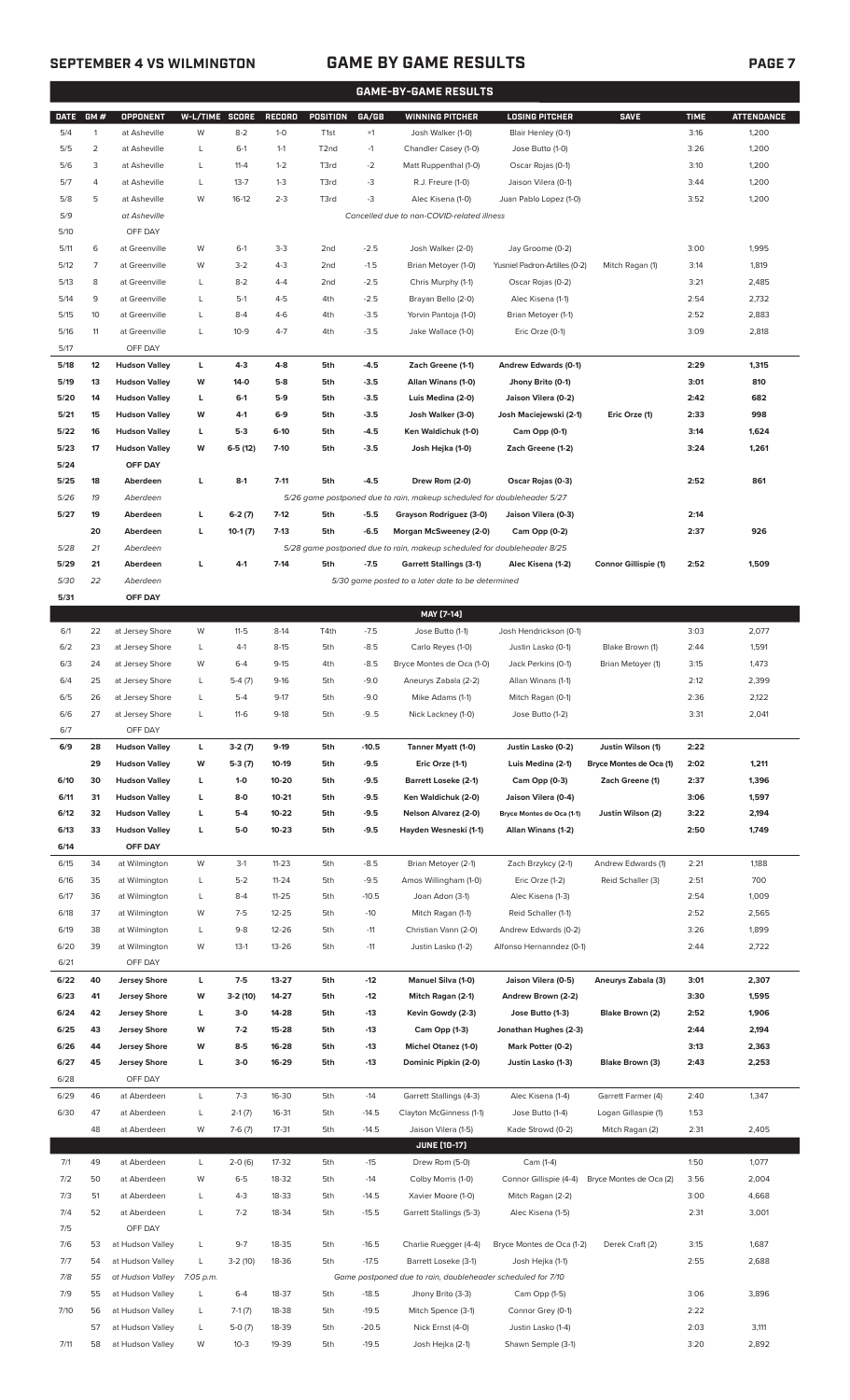## **SEPTEMBER 4 VS WILMINGTON GAME-BY-GAME PAGE 8**

| <b>DATE</b> | <b>GM#</b> | OPPONENT             | W-L/TIME SCORE |           | <b>RECORD</b> | POSITION | <b>GA/GB</b> | <b>WINNING PITCHER</b>                                      | LOSING PITCHER               | <b>SAVE</b>                | <b>TIME</b> | <b>ATTENDANCE</b> |
|-------------|------------|----------------------|----------------|-----------|---------------|----------|--------------|-------------------------------------------------------------|------------------------------|----------------------------|-------------|-------------------|
| 7/12        |            | OFF DAY              |                |           |               |          |              |                                                             |                              |                            |             |                   |
| 7/13        | 59         | <b>Jersey Shore</b>  | W              | $1-0$     | 20-39         | 5th      | $-19.5$      | Michel Otanez (2-0)                                         | Blake Brown (0-1)            |                            | 2:34        | 2,681             |
| 7/14        | 60         | <b>Jersey Shore</b>  | L              | $3-2$     | 20-40         | 5th      | $-19.5$      | Carlo Reyes (2-1)                                           | Andrew Edwards (0-3)         |                            | 3:13        | 1,898             |
| 7/15        | 61         | <b>Jersey Shore</b>  | г              | $13-3$    | 20-41         | 5th      | $-19$        | Dominic Popkin (4-1)                                        | Cam Opp (1-6)                | Aiden Anderson (2)         | 3:24        | 1,595             |
| 7/16        | 62         | <b>Jersey Shore</b>  | W              | 6-1       | 21-41         | 5th      | -19          | Connor Grey (1-1)                                           | Tom Sutera (0-1)             |                            | 2:50        | 1,949             |
| 7/17        | 63         | <b>Jersey Shore</b>  | W              | $6 - 1$   | 22-41         | 5th      | -19          | Justin Lasko (2-4)                                          | Kevin Gowdy (3-5)            |                            | 2:56        | 2,422             |
| 7/18        | 64         | <b>Jersey Shore</b>  | г              | $7-1$     | 22-42         | 5th      | $-20$        | Carlo Reyes (3-1)                                           | Alec Kisena (1-6)            | Tyler Burch (3)            | 2:52        | 1,570             |
| 7/19        |            | OFF DAY              |                |           |               |          |              |                                                             |                              |                            |             |                   |
| 7/20        | 65         | Wilmington           | W              | $8-6$     | 23-42         | 5th      | $-20$        | Jaison Vilera (2-5)                                         | Evan Lee (1-3)               | Hejka                      | 3:18        | 1,086             |
| 7/21        | 66         | Wilmington           | W              | $5-3$     | 24-42         | 5th      | $-20$        | <b>Willy Taveras (1-0)</b>                                  | Kyle Hinton (0-1)            | Bryce Montes de Oca (3)    | 2:53        | 1,456             |
| 7/22        | 67         | Wilmington           | W              | $10-2$    | 25-42         | 5th      | -20          | Justin Lasko (3-4)                                          | Alex Troop (4-4)             |                            | 3:00        | 3,430             |
| 7/23        | 68         | Wilmington           | W              | $5-4$     | 26-42         | 5th      | $-19$        | J.T. Ginn (1-0)                                             | <b>Mitchell Parker (0-1)</b> |                            |             |                   |
| 7/24        | 69         | Wilmington           | W              | $8-3$     | 27-42         | 5th      | $-18$        | Mitch Ragan (1-0)                                           | Joan Udon (3-4)              |                            | 3:12        | 2,924             |
|             |            |                      |                |           |               |          |              |                                                             |                              |                            |             |                   |
| 7/25        | 70         | Wilmington           | W              | $5-4$     | 28-42         | 5th      | $-18$        | <b>Willy Taveras (2-0)</b>                                  | Kyle Hinton (0-2)            |                            | 3:12        | 1,703             |
| 7/26        |            | OFF DAY              |                |           |               |          |              |                                                             |                              |                            |             |                   |
| 7/27        | 71         | at Jersey Shore      | W              | $14 - 5$  | 29-42         | 5th      | $-17$        | Hunter Parsons (1-0)                                        | Jonathan Hughes (3-5)        |                            | 3:04        | 3,270             |
| 7/28        | 72         | at Jersey Shore      | L              | $3-1$     | 29-43         | 5th      | $-17$        | Jhordany Mezquita (2-5)                                     | Cam Opp (1-7)                | Tyler Burch (4)            | 3:04        | 2,590             |
| 7/29        | 73         | at Jersey Shore      |                |           |               |          |              | Game postponed due to rain, doubleheader scheduled for 7/30 |                              |                            |             |                   |
| 7/30        | 73         | at Jersey Shore      | W              | $4-0(7)$  | 30-43         | 5th      | $-17.5$      | Justin Lasko (4-4)                                          | Dominic Pipkin (4-2)         | Bryce Montes de Oca (4)    | 2:20        |                   |
| 7/30        | 74         | at Jersey Shore      | L              | $3-0(7)$  | 30-44         | 5th      | $-17$        | Ethan Lindow (3-4)                                          | J.T. Ginn (1-1)              |                            | 1:46        | 5,890             |
| 7/31        | 75         | at Jersey Shore      | L              | $4 - 3$   | 30-45         | 5th      | $-18$        | Victor Vargas (1-0)                                         | Alec Kisena (1-7)            | Manuel Silva (2)           | 2:49        | 4,044             |
|             |            |                      |                |           |               |          |              | JULY [13-14]                                                |                              |                            |             |                   |
| 8/1         | 76         | at Jersey Shore      | L              | $4 - 3$   | 30-46         | 5th      | $-19$        | Tom Sutera (2-2)                                            | Conner O'Neil (0-1)          | Blake Brown (5)            | 2:42        | 2,535             |
| 8/2         |            | OFF DAY              |                |           |               |          |              |                                                             |                              |                            |             |                   |
| 8/3         | 77         | <b>Hudson Valley</b> | г              | 5-0       | 30-47         | 5th      | -20          | Randy Vasquez (2-0)                                         | Jaison Vilera (2-6)          |                            | 3:01        | 1,253             |
| 8/4         | 78         | <b>Hudson Valley</b> | г              | $3-2$     | 30-48         | 5th      | $-21$        | Mitch Spence (4-2)                                          | Cam Opp (1-8)                | Derek Craft (4)            | 2:58        | 2,611             |
| 8/5         | 79         | <b>Hudson Valley</b> | г              | $5-3$     | 30-49         | 5th      | $-22$        | Anderson Munoz (1-0)                                        | Justin Lasko (4-5)           | Carlos Espinal (1)         | 3:34        | 1,401             |
| 8/6         | 80         | <b>Hudson Valley</b> | W              | $9-6$     | 31-49         | 5th      | $-21$        | <b>Michel Otanez (3-0)</b>                                  | Matt Sauer (0-1)             | <b>Willy Taveras (1)</b>   | 3:29        | 2,473             |
| 8/7         | 81         | <b>Hudson Valley</b> | W              | $5-4$     | 32-49         | 5th      | $-20$        | Evy Ruibal (1-0)                                            | <b>Nelson Alvarez (3-2)</b>  | Joe Cavallaro (1)          | 3:10        | 4,156             |
|             |            |                      |                |           |               |          |              |                                                             |                              |                            |             |                   |
| 8/8         | 82         | <b>Hudson Valley</b> | W              | $5-4$     | 33-49         | 5th      | $-19$        | Colby Morris (2-0)                                          | Derek Craft (1-2)            |                            | 3:05        | 2,942             |
| 8/9         |            | OFF DAY              |                |           |               |          |              |                                                             |                              |                            |             |                   |
| 8/10        | 83         | at Wilmington        | W              | $16 - 5$  | 34-49         | 4th      | $-19$        | Conner O'Neil (1-1)                                         | Mitchell Parker (0-3)        |                            | 3:51        | 985               |
| 8/11        | 84         | at Wilmington        | L              | $15-3(7)$ | 34-50         | 5th      | $-19$        | Joan Adon (5-4)                                             | Cam Opp (1-9)                |                            | 2:40        | 1,711             |
| 8/12        | 85         | at Wilmington        | L              | $5 - 4$   | 34-51         | 5th      | $-20$        | Alfonso Hernandez (3-3)                                     | J.T. Ginn (1-2)              | Davis Moore (1)            | 2:42        | 1,029             |
| 8/13        | 86         | at Wilmington        | L              | $7 - 4$   | 34-52         | 5th      | $-20$        | Zach Brzykcy (4-3)                                          | Bryce Montes de Oca (1-3)    | Francys Peguero (1)        | 3:25        | 2,164             |
| 8/14        | 87         | at Wilmington        | L              | $1-0$     | 34-53         | 5th      | $-20$        | Alex Troop (7-4)                                            | Luc Rennie (0-1)             | Todd Peterson (1)          | 2:20        | 1,419             |
| 8/15        | 88         | at Wilmington        | L              | $12 - 5$  | 34-54         | 5th      | $-21$        | Malvin Pena (1-3)                                           | Hunter Parsons (1-1)         |                            | 3:21        | 1,666             |
| 8/16        |            | OFF DAY              |                |           |               |          |              |                                                             |                              |                            |             |                   |
| 8/17        | 89         | at Hudson Valley     | L              | $3-2(10)$ | 34-55         | 5th      | $-22$        | Matt Minnick (4-1)                                          | Colby Morris (2-1)           |                            | 3:22        | 2,187             |
| 8/18        | 90         | at Hudson Valley     | W              | $11 - 7$  | 35-55         | 5th      | $-21$        | Hunter Parsons (2-1)                                        | Nelvin Correa (0-2)          |                            | 4:15        | 3,041             |
| 8/19        | 91         | at Hudson Valley     | L              | $7-6$     | 35-56         | 5th      | $-22$        | Charlie Ruegger (5-4)                                       | Evy Ruibal (1-1)             |                            | 3:11        | 2,687             |
| 8/20        | 92         | at Hudson Valley     | L              | $3-1$     | 35-57         | 5th      | $-23$        | Randy Vasquez (3-0)                                         | Alec Kisena (1-8)            | Carlos Espinal (2)         | 2:58        | 3,897             |
| 8/21        | 93         | at Hudson Valley     | L              | $6 - 4$   | 35-58         | 5th      | $-24$        | Mitch Spence (7-2)                                          | Luc Rennie (0-2)             | Derek Craft (7)            | 3:08        | 4,071             |
| 8/22        |            | at Hudson Valley     |                |           |               |          |              | Game postponed to 9/8 due to inclement weather              |                              |                            |             |                   |
| 8/23        |            | OFF DAY              |                |           |               |          |              |                                                             |                              |                            |             |                   |
|             | 94         |                      |                |           |               |          |              |                                                             |                              |                            |             | 1,626             |
| 8/24        |            | Aberdeen             | W              | $9-6$     | 36-58         | 5th      | $-23$        | Evy Ruibal (2-1)                                            | <b>Adam Stauffer (0-1)</b>   | <b>Willy Tavares (2)</b>   | 3:29        |                   |
| 8/25        | 95         | Aberdeen             | L              | $2-1(8)$  | 36-59         | 5th      | $-24.5$      | <b>Clayton McGinness (3-2)</b>                              | <b>Brian Metoyer (2-2)</b>   | <b>Shelton Perkins (1)</b> | 2:42        | 1,848             |
|             | 96         | Aberdeen             | W              | $1-0$     | 37-59         | 5th      | $-23.5$      | David Griffin (1-0)                                         | Connor Gillispie (4-8)       | <b>Bryce Montes De Oca</b> | 2:06        | 1,848             |
| 8/26        | 97         | Aberdeen             | L              | $12 - 5$  | 37-60         | 5th      | $-23.5$      | Ryan Watson (3-1)                                           | Alec Kisena (1-9)            | <b>Garrett Farmer (6)</b>  | 4:05        | 3,602             |
| 8/27        | 98         | Aberdeen             | W              | $6 - 4$   | 38-60         | 5th      | $-22.5$      | <b>Brian Metoyer (3-2)</b>                                  | Ignacio Feliz (0-3)          | <b>Willy Taveras (3)</b>   | 3:04        | 2,457             |
| 8/28        | 99         | Aberdeen             | W              | 4-1       | 39-60         | 5th      | $-22.5$      | Jose Chacin (1-0)                                           | Conner Loeprich (0-4)        | Montes de Oca (6)          | 3:00        | 2,670             |
| 8/29        | 100        | Aberdeen             | г              | $5-1$     | 39-61         | 5th      | $-23.5$      | Jake Prizina (3-2)                                          | Jaison Vilera (2-7)          | Adam Stauffer (1)          | 3:28        | 2,418             |
| 8/30        |            | OFF DAY              |                |           |               |          |              |                                                             |                              |                            |             |                   |
| 8/31        | 101        | Wilmington           | W              | $5-0$     | 40-61         | 5th      | $-22.5$      | David Griffin (2-0)                                         | Seth Shuman (0-3)            |                            | 2:29        | 917               |
|             |            |                      |                |           |               |          |              | <b>AUGUST [10-14]</b>                                       |                              |                            |             |                   |
| 9/1         |            | Wilmington           |                |           |               |          |              | Game cancelled due to inclement weather                     |                              |                            |             |                   |
| 9/2         | 102        | Wilmington           | г              | 6-0       | 40-62         | 5th      | -22          | Evan Lee (2-3)                                              | JT Ginn (1-3)                |                            | 3:05        | 909               |
| 9/3         | 103        | Wilmington           | W              | $10-1$    | 41-62         | 5th      | $-21$        | Alec Kisena (2-9)                                           | <b>Mitchell Parker (0-4)</b> |                            | 3:02        | 2,266             |
| 9/4         | 104        | Wilmington           | 6:00 p.m.      |           |               |          |              |                                                             |                              |                            |             |                   |
| 9/5         | 105        | Wilmington           | 4:00 p.m.      |           |               |          |              |                                                             |                              |                            |             |                   |
| 9/6         |            | OFF DAY              |                |           |               |          |              |                                                             |                              |                            |             |                   |
| 9/7         | 106        | at Hudson Valley     | 7:05 p.m.      |           |               |          |              |                                                             |                              |                            |             |                   |
| 9/8         | 107        | at Hudson Valley     | 5:05 p.m.      |           |               |          |              |                                                             |                              |                            |             |                   |
|             | 108        | at Hudson Valley     | DH             |           |               |          |              |                                                             |                              |                            |             |                   |
|             |            |                      |                |           |               |          |              |                                                             |                              |                            |             |                   |
| 9/9         | 109        | at Hudson Valley     | 7:05 p.m.      |           |               |          |              |                                                             |                              |                            |             |                   |
| 9/10        | 110        | at Hudson Valley     | 7:05 p.m.      |           |               |          |              |                                                             |                              |                            |             |                   |
| 9/11        | 111        | at Hudson Valley     | 6:05 p.m.      |           |               |          |              |                                                             |                              |                            |             |                   |
| 9/12        | 112        | at Hudson Valley     | 4:35 p.m.      |           |               |          |              |                                                             |                              |                            |             |                   |
| 9/13        |            | OFF DAY              |                |           |               |          |              |                                                             |                              |                            |             |                   |
| 9/14        | 113        | <b>Jersey Shore</b>  | 7:00 p.m.      |           |               |          |              |                                                             |                              |                            |             |                   |
| 9/15        | 114        | <b>Jersey Shore</b>  | 7:00 p.m.      |           |               |          |              |                                                             |                              |                            |             |                   |
| 9/16        | 115        | <b>Jersey Shore</b>  | 7:00 p.m.      |           |               |          |              |                                                             |                              |                            |             |                   |
| 9/17        | 116        | <b>Jersey Shore</b>  | 7:00 p.m.      |           |               |          |              |                                                             |                              |                            |             |                   |
| 9/18        | 117        | <b>Jersey Shore</b>  | 4:00 p.m.      |           |               |          |              |                                                             |                              |                            |             |                   |
| 9/19        | 118        | <b>Jersey Shore</b>  | 1:00 p.m.      |           |               |          |              |                                                             |                              |                            |             |                   |
|             |            |                      |                |           |               |          |              | <b>SEPTEMBER [1-1]</b>                                      |                              |                            |             |                   |